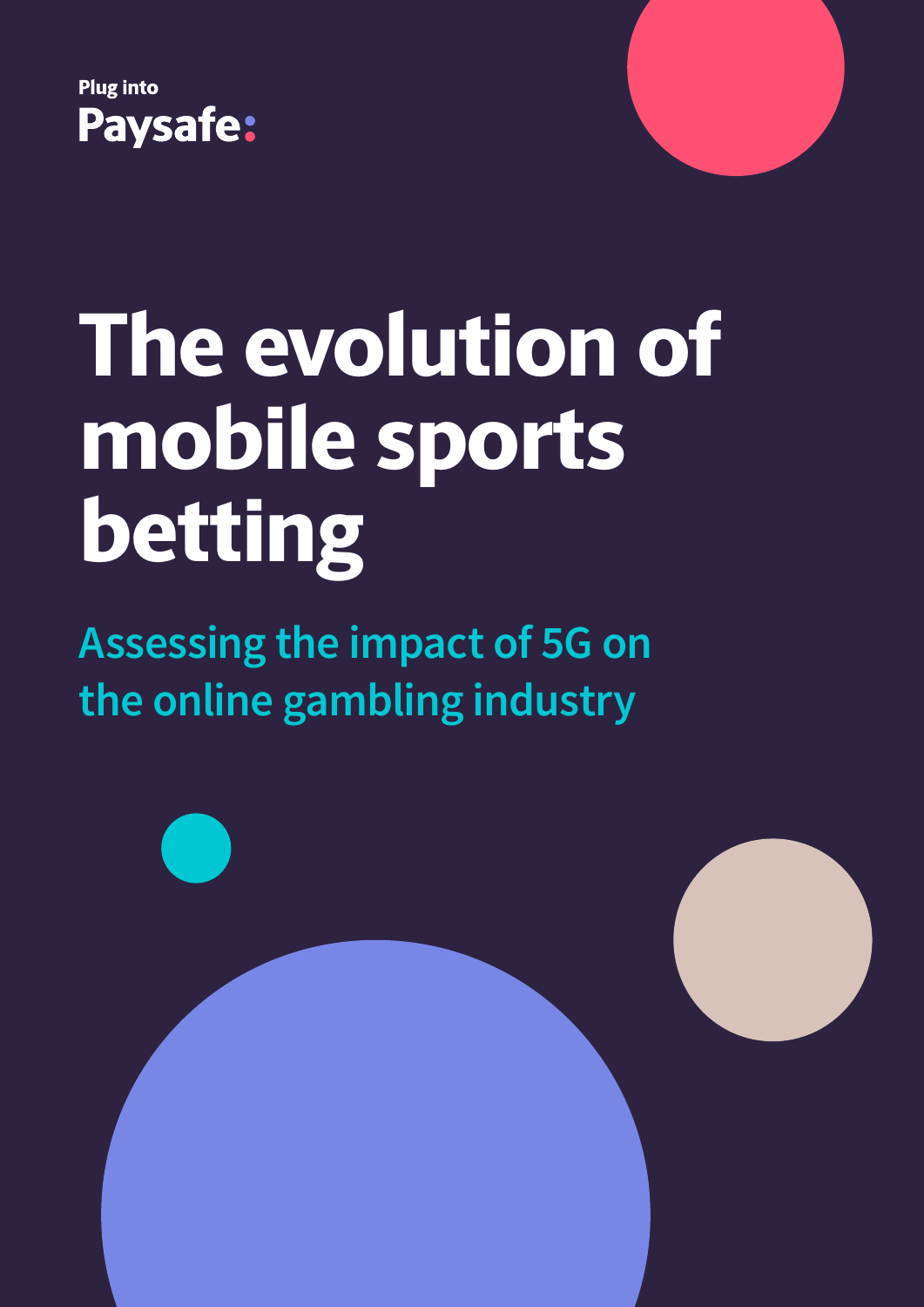# **Executive summary**

#### **Momentum continues to build behind mobile**

The growth of mobile sports betting continues to be the predominant trend impacting the rise of the sports betting industry. We surveyed players and consumers in the US, Germany and the UK, and mobile apps remain the preferred sports betting channel for 37% of players across all markets, ahead of any other method including computer (31%) and in-person (26%).

Regionally, mobile apps are the most popular channel for sports betting in both the UK and the US. Betting on mobile devices is the preferred method for 43% of UK sports bettors and 34% of players in the US. 32% of sports bettors in Germany prefer mobile, fewer than prefer betting on a computer or laptop (44%).

The in-app user experience (cited by 53% of players), and being able to place bets anywhere (cited by 55% of players), are both important reasons these players prefer mobile sports betting.

#### **5G is set to have a significant impact on in-play sports betting**

Of all current and potential sports bettors, one-in-five across countries (18%) envisage placing more in-play sports bets following the introduction of 5G.

And sports bettors that already place more than one bet per week on average are even more enthusiastic about the prospect of 5G for in-play. 42% of players across countries already placing more than one bet per week say that they will increase the volume of inplay sports bets they make, and for half (21%) of these players this will include betting on new events.

There is also a strong correlation between players that say the impact of 5G will be to increase the overall volume of mobile sports betting they do, and the desire to make more in-play bets.

Across countries, more than half (54%) of current and future players that foresee starting to bet or betting more frequently on mobile platforms following the introduction of 5G believe that they are likely to place more in-play bets. More than a quarter (27%) want to bet on new sports or markets.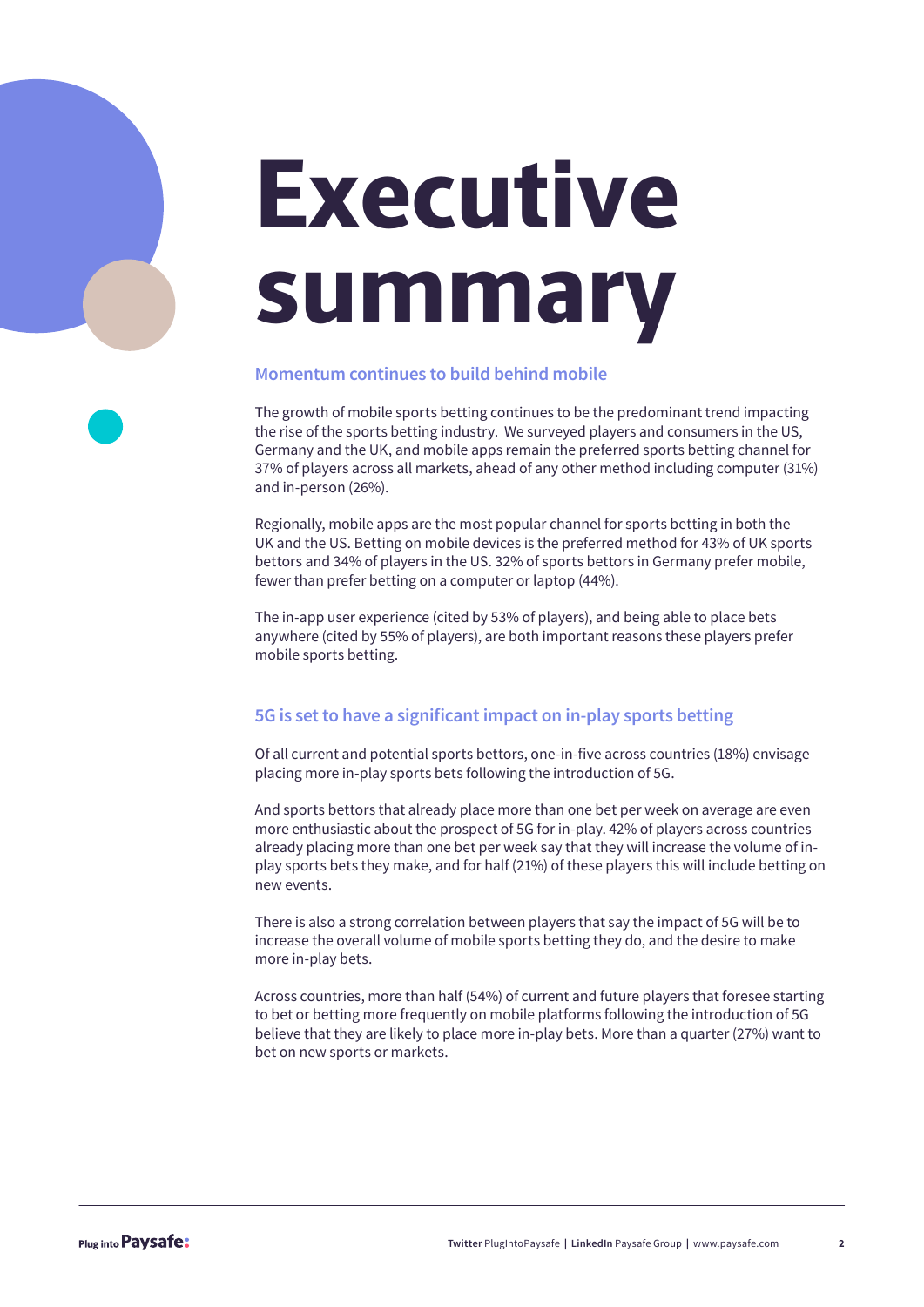

#### **5G may also be the answer to players concerns with in-play betting**

Only 14% of current and potential future in-play sports bettors across all markets have no concerns when making these bets. Many of the concerns players have involve slow internet speeds or a lack of access to information.

22% of players across all markets are concerned that they cannot place their bets in time, and 19% are worried about the connectivity of their mobile device. 18% of players think that they do not have enough information available to them to make an informed bet. All these issues might be solved by the increased bandwidth and zero latency that 5G might enable.

#### **Players expect to be able to bet more on mobile at major sports events via 5G networks, and this will make their experience more enjoyable**

Connectivity issues are having a severe impact on players' current desire to place bets while attending sports events. 31% of all sports bettors do not place bets while attending events due to concerns about 4G-epowered connectivity; this figure rises to 51% for sports bettors that place more than one bet per week on average.

52% of these regular sports bettors say that being able to place bets while attending sports events would make the experience more enjoyable for them, and 45% say that they are more likely to attend a sports event if they could place a wager when at the game.

41% of sports bettors think it will become commonplace for fans to be able to mobile sports bet seamlessly while attending major sporting events such the FIFA World Cup or the Super Bowl. For a quarter of players (26%) it is important that stadiums adapt to being 5G-capable to facilitate in-play sports betting.

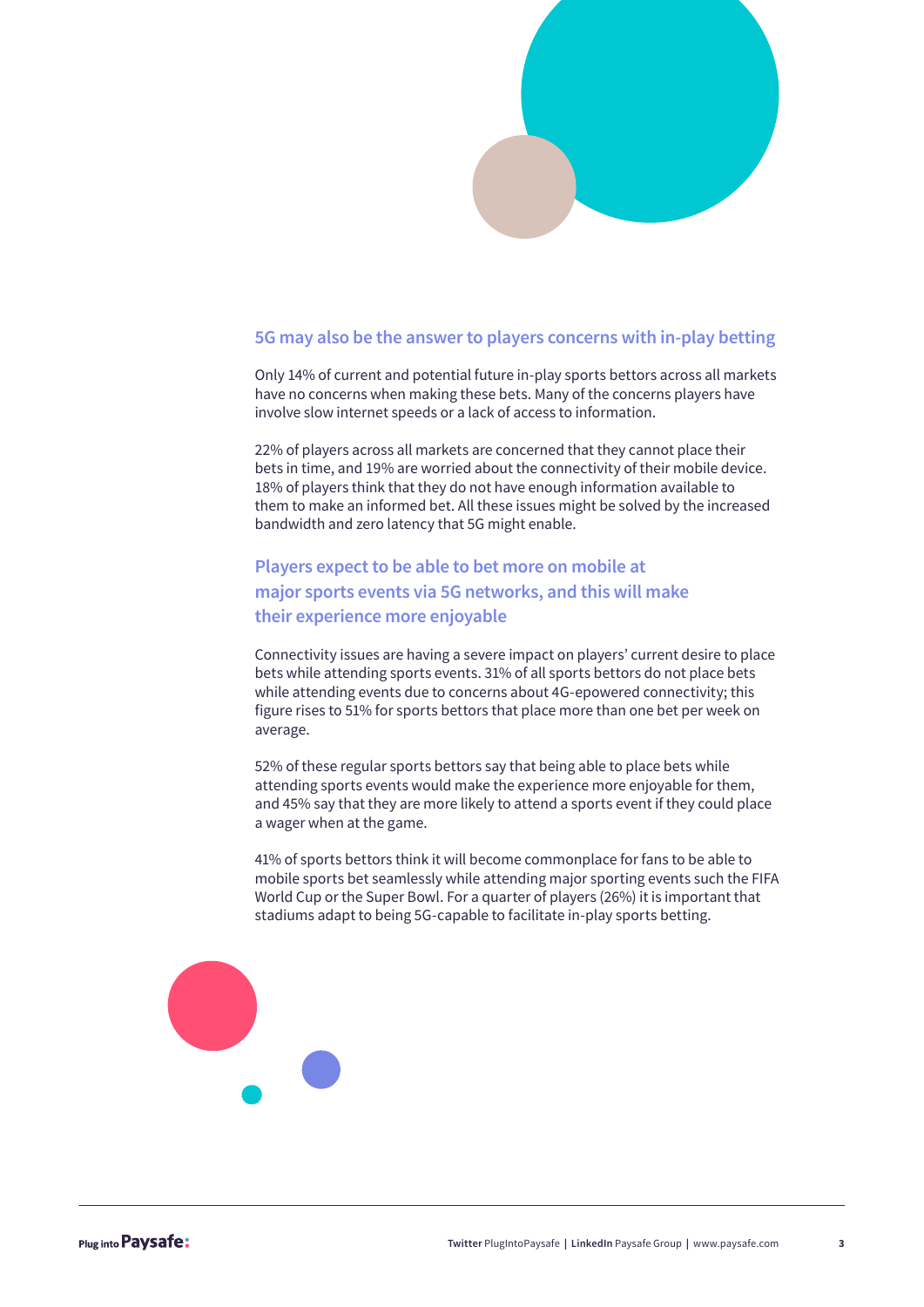#### **Alternative payments are popular with players, especially in the US and Germany**

Card payments are by far the most popular deposit method for online sports betting accounts in the UK; 69% of players say card payments are their first choice for depositing, and this rises to 73% of players that bet more than once per week.

The percentage of players that say card payments is their first choice in Germany (30%) and the US (34%) is much lower. Direct bank transfer (preferred by 14% of players in the US; 13% of players in Germany), digital wallets (preferred by 8% of players in the US; 11% in Germany) and eCash (6% in the US; 13% in Germany) are all popular alternative payment methods.

Guaranteed acceptance (identified by 16% of players in the US), and maintaining privacy (identified by 28% of players in Germany) are two of the reasons alternative payments are popular. VIP benefits and loyalty programmes are also significantly more important to high frequency sports bettors.

#### **The next 12 months will be a hugely exciting time for the sports betting industry**

As 5G data networks roll-out, how operators take advantage of this new landscape and offer new and improved betting experiences will be fascinating.

Consumers appear ready to reap the benefits 5G-enabled mobile devices may offer, so taking the initiative and seizing this opportunity to overhaul the in-app experience over the next 12 months will be crucial in gaining and maintaining market share. This includes the US where, regulation permitting, 5G has the potential to be the springboard for mass adoption of sports betting.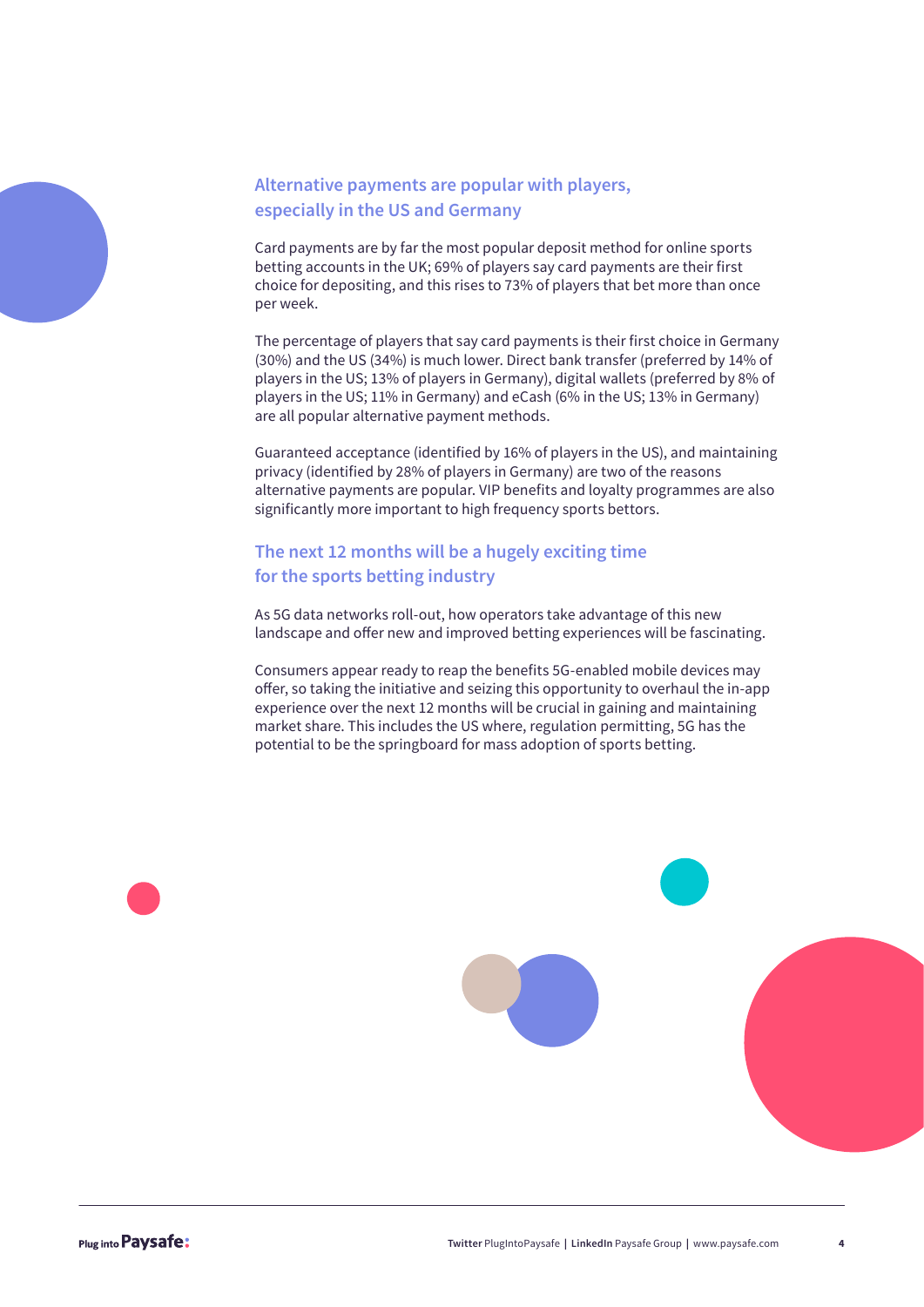# **Contents**

| 1. Introduction: the global impact of 5G     | 6  |
|----------------------------------------------|----|
| 2. Mobile betting: the current state of play | 8  |
| 3. A step change for in-play betting         | 14 |
| 4. The in-stadium betting effect             | 22 |
| 5. How players want to pay                   | 26 |
| 6. Final thoughts                            | 32 |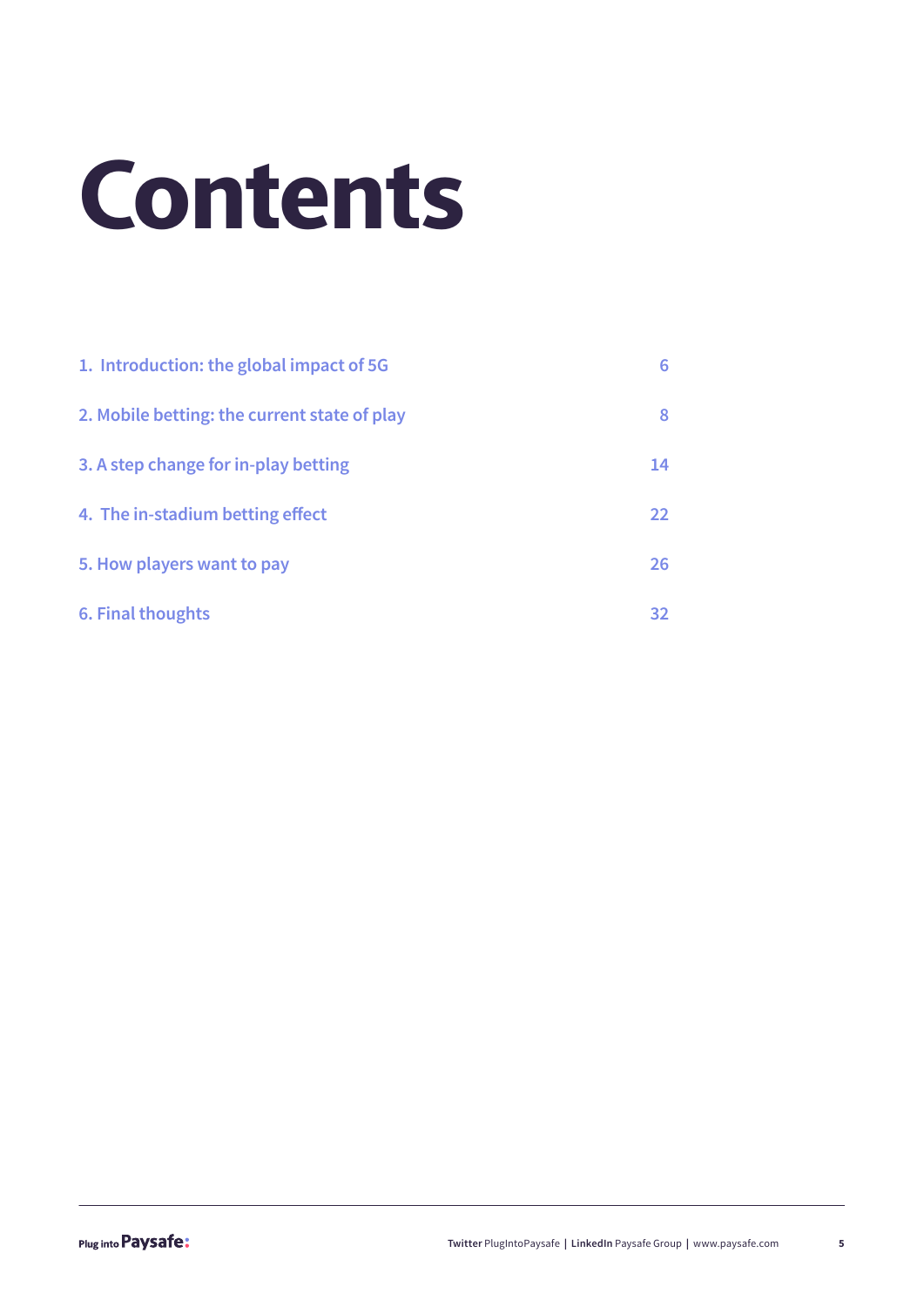

# **impact of 5G The global**

Plug into **Paysafe:**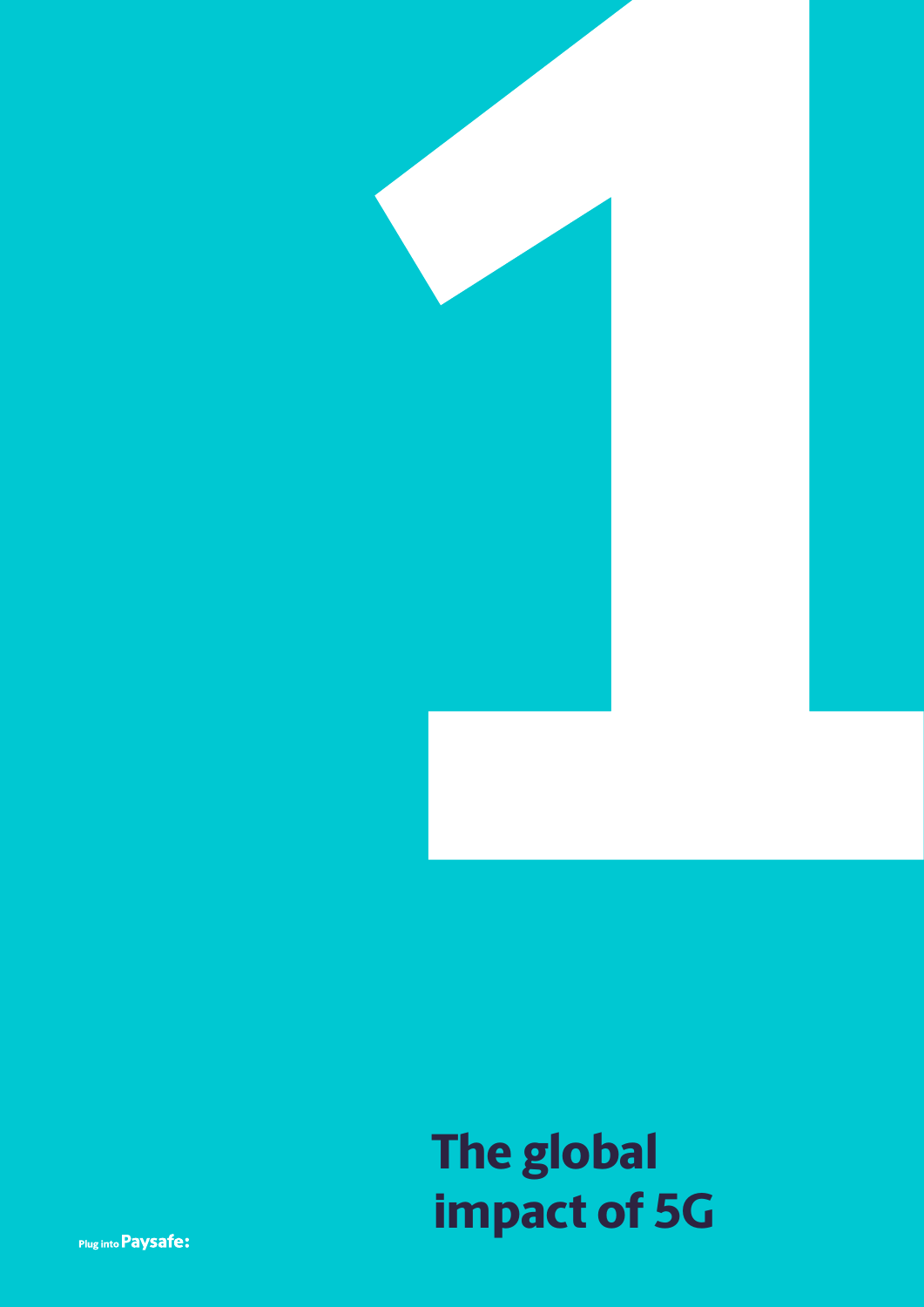

For many telecoms companies across the globe, 2020 is earmarked as a year of transformation. This is because infrastructure projects are in progress worldwide to roll out out the fifth generation (5G) wireless data networks that may revolutionise the capability of mobile technology. Devices that connect to these data networks such as smartphones will be substantially more powerful; the extended scope of 5G, which is much more significant than a simple step-up from current 4G data networks, will open the door to a host of new products and services. 5G might be the catalyst to a mobile-centric, fully connected society.

Specifically, this extended scope will be the result of two major performance upgrades. The first is a seismic increase in bandwidth, enabling more consumers to access data networks and run software that requires a larger quantity of data to perform well. The second is a huge reduction in latency; vastly increased speed makes web page loading and communication virtually instantaneous, and real-time streaming possible.

Digital services and eCommerce will be transformed if 5G reaches the full potential that is being mooted, which is why so many industries are eagerly anticipating the roll-out. And the sports betting industry is no different, so just how might the introduction of 5G revolutionise how, when, where, and how much consumers sports bet?



**In this report we ask just over 7,000 consumers from the UK, US, and Germany about their current and predicted future betting behaviour in a 5G-enabled world to find out.**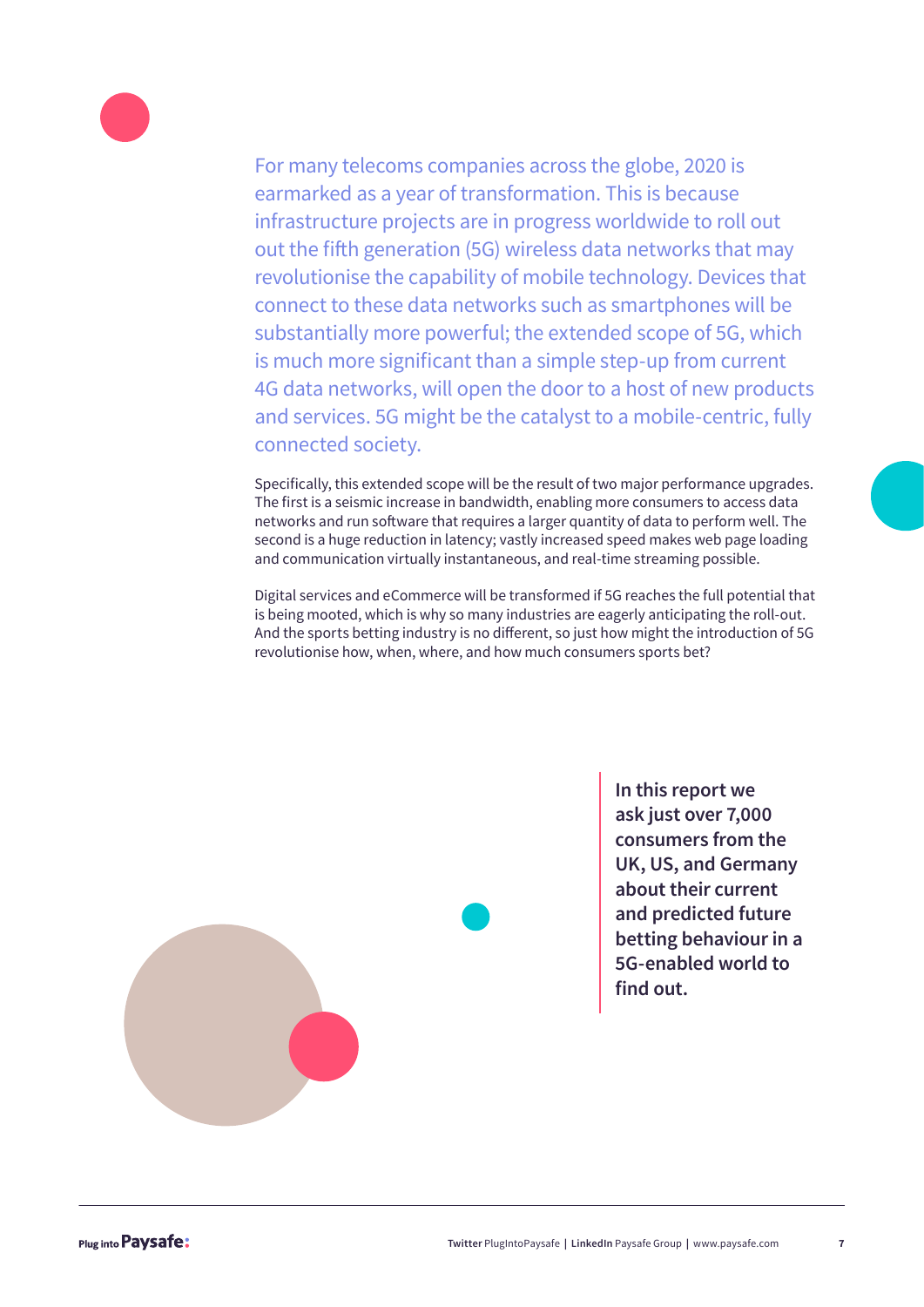

# **Mobile betting: the current state of play**

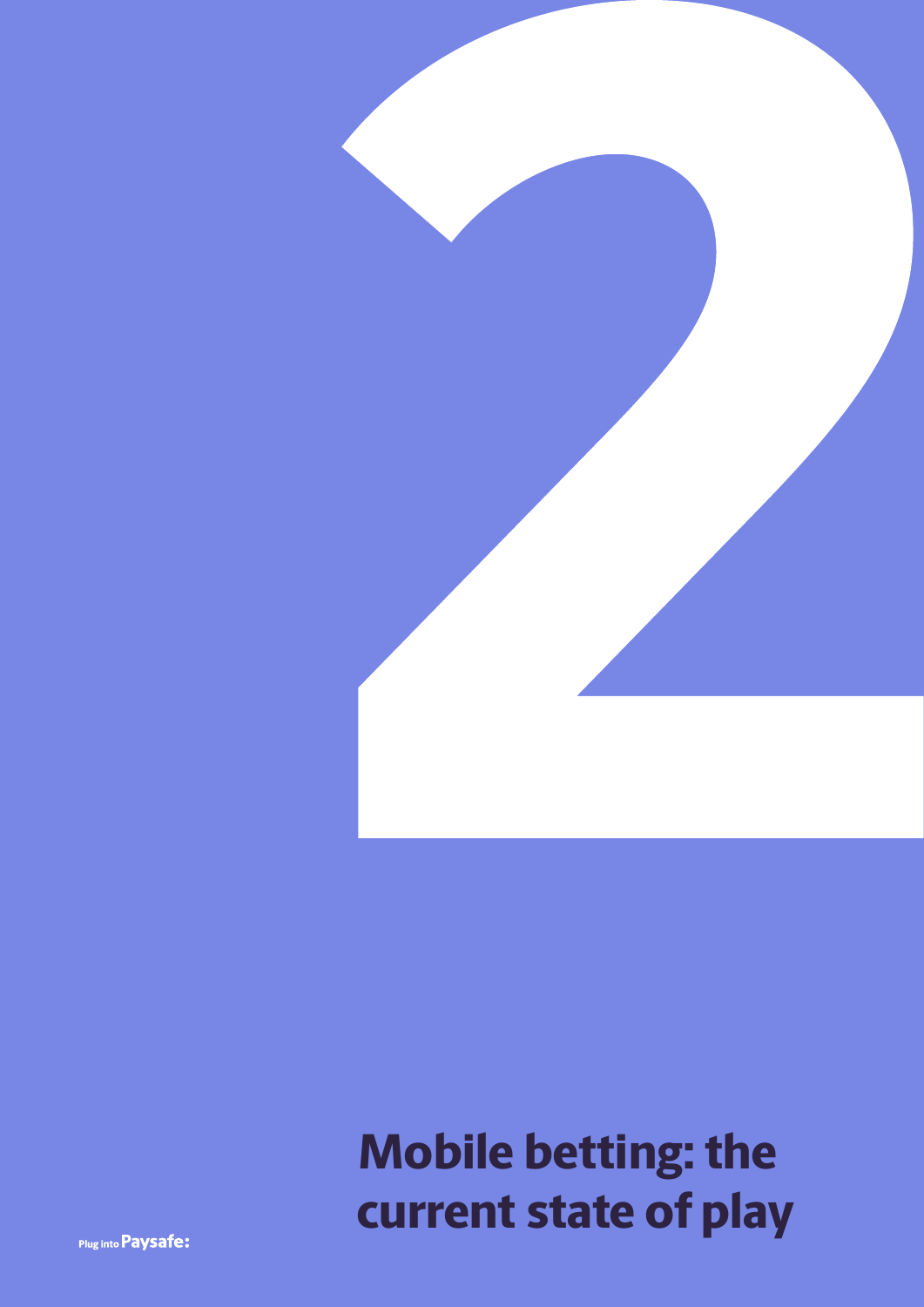For the sports betting industry, the introduction of 5G data networks will have the greatest impact on mobile betting apps. Industry opinion for the best part of a decade has been that sports betting is trending towards mobile apps in any case; indeed, despite some legislation barriers there is a commonly held belief that the true value of the US sports betting market following the repeal of the Professional and Amateur Sports Protection Act (PASPA) lies in regulated mobile sports betting.

And players do appear ready to benefit for the upgrade in mobile connectivity. Even prior to the introduction of 5G, mobile devices are preferred by those who are already sports betting. 37% of all active players across countries say that a smartphone or tablet is their preferred way to place a bet, rising slightly to 43% in the UK.

**Across markets, 26% of active sports bettors still prefer placing wagers inperson, and 31% prefer betting on a computer, though this rises to 44% in Germany.**



## **Preferred way to bet**

All current active sports bettors (across countries N=1,555, US N=545, Germany N=419, UK N=591) O: What is your preferred method of placing a sports bet?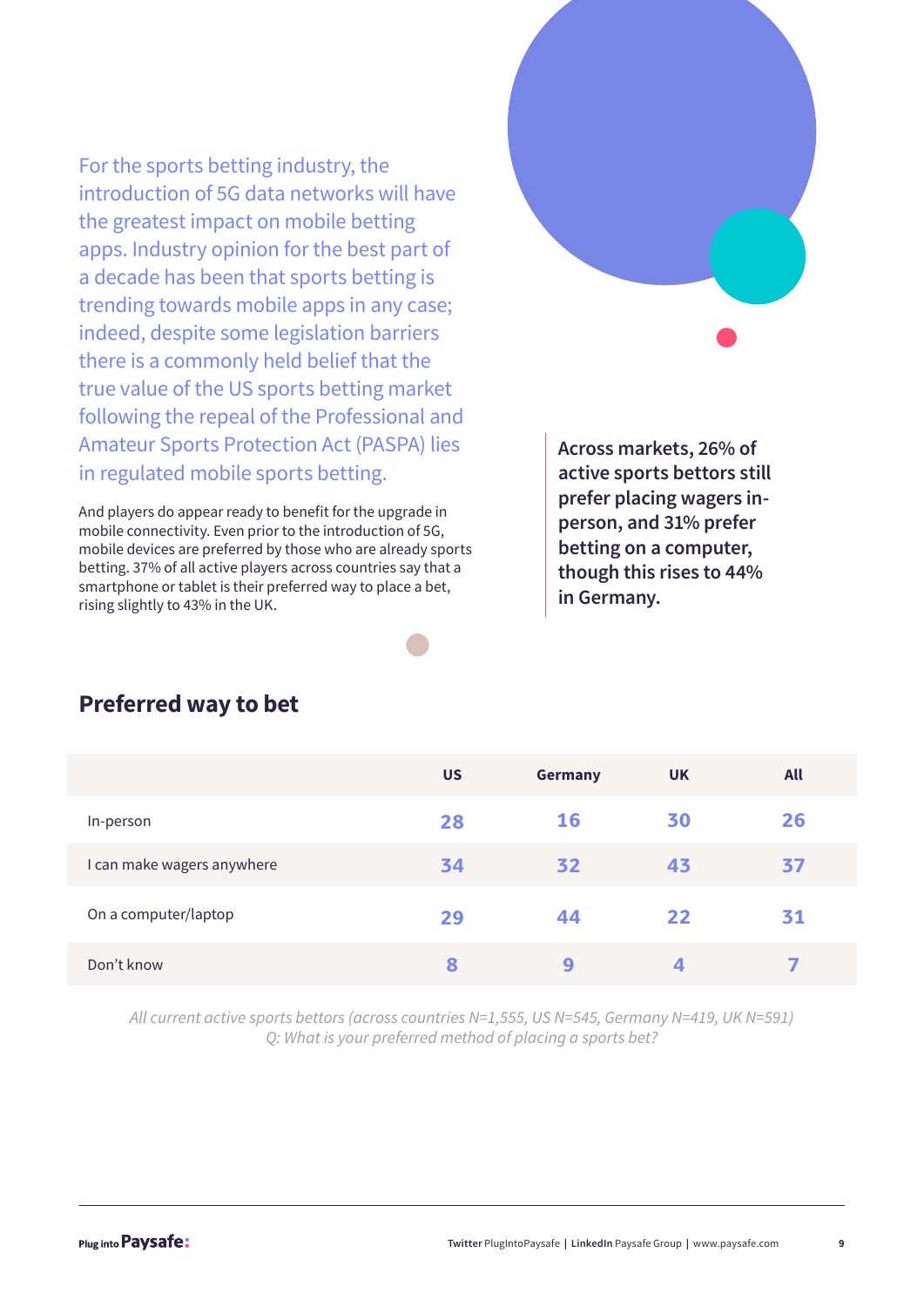

And current mobile sports bettors across countries are already placing wagers more frequently than those that prefer other devices. 34% of all active sports bettors place more than one wager per week on average; this rises to 37% for all sports bettors that prefer mobile sports betting.



### **Betting frequency**

Q: On average, how often do you place sports bets?

(All active players across countries N=1,555, players that prefer mobile sports betting across countries N=553)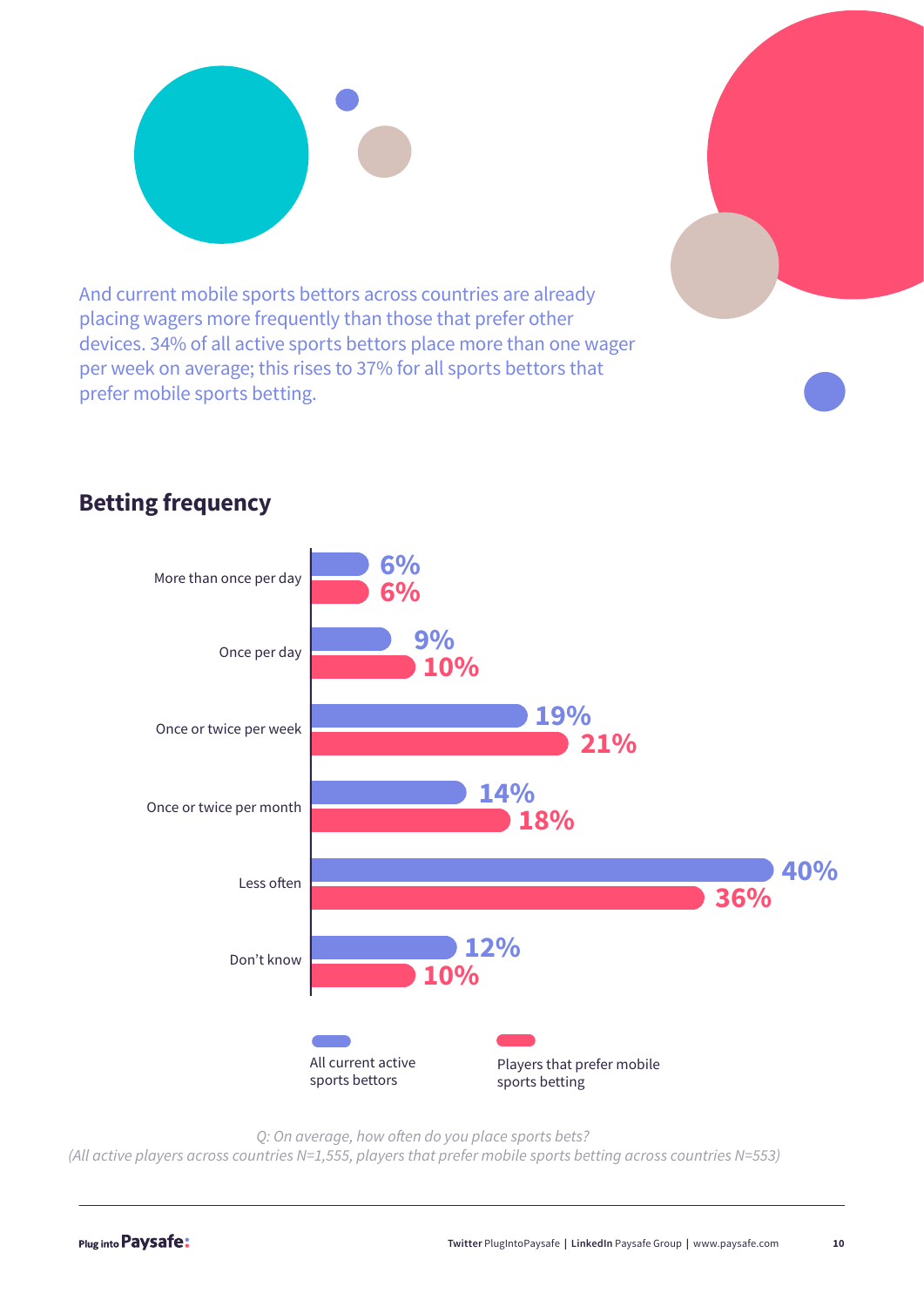

## **Accessibility is as important as user experience**



Of course, the true impact of 5G's broader connectivity capabilities is not only dependent on a strong appetite for mobile betting generally, but also on players demanding the ability to place bets wherever and whenever they choose.

In order to assess whether accessibility from multiple locations would be a determining factor in persuading more people to start placing sports wagers, we asked bettors that prefer to bet using mobile apps why they choose to do so.

More than half (55%) of all current sports bettors across countries that prefer mobile devices said that, from a list of options, the ability to make payments from anywhere was a reason they did so. This was higher than the percentage of consumers that preferred their mobile devices' user experience (53%).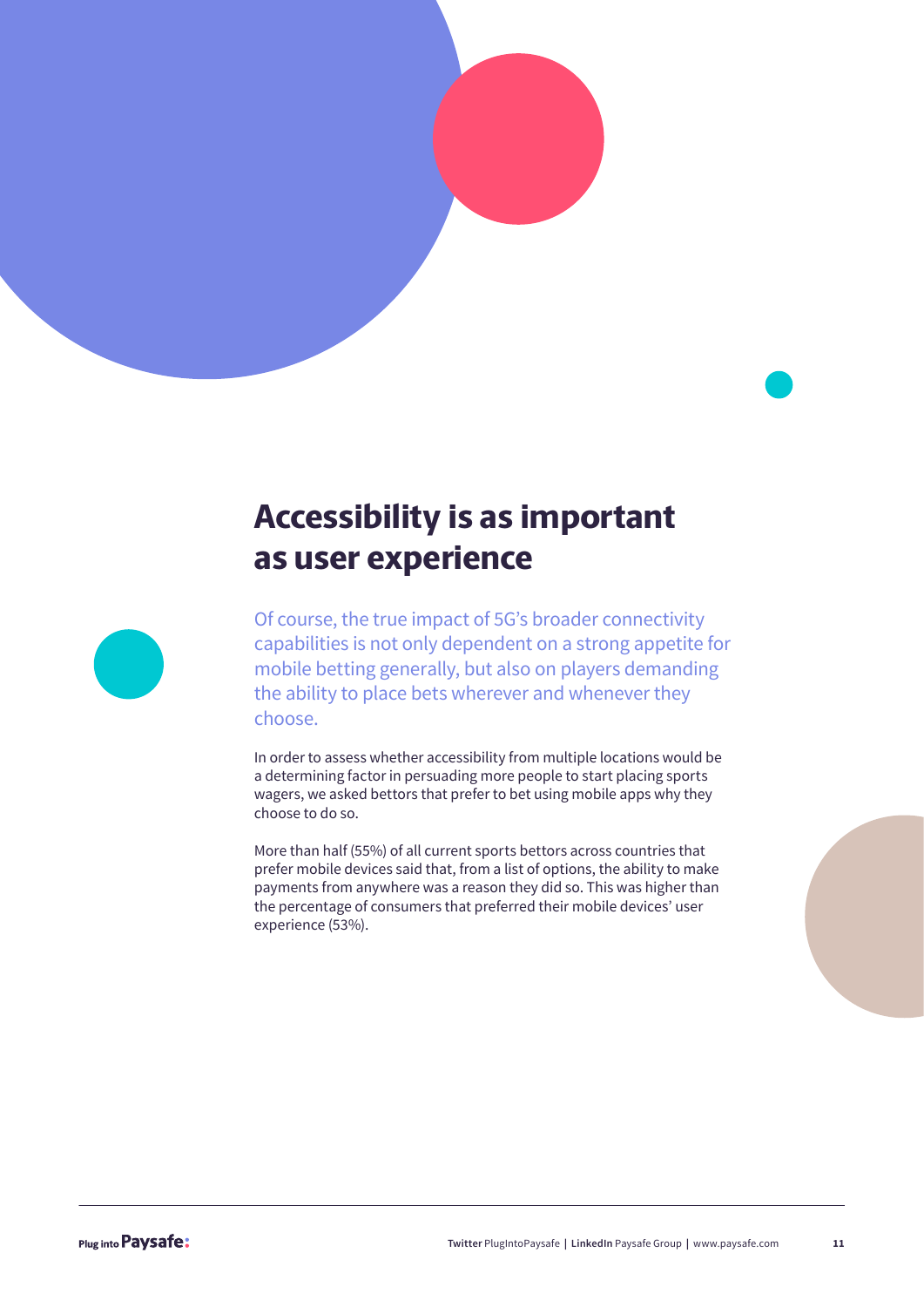|                                                       | <b>US</b> | Germany | <b>UK</b> | All |
|-------------------------------------------------------|-----------|---------|-----------|-----|
| I prefer the user experience to in-person or websites | 47        | 52      | 58        | 53  |
| I can make wagers anywhere                            | 55        | 56      | 55        | 55  |
| Other                                                 | <b>10</b> | 1       | 3         | 5   |
| Don't know                                            | 12        | 4       | 4         |     |

### **Reason for preferring mobile**

All active mobile sports bettors (across countries N=553, US N=175, Germany N=128, UK N=250) Q: Why do you prefer sports betting using a mobile platform? Select all that apply.



When asked about how the introduction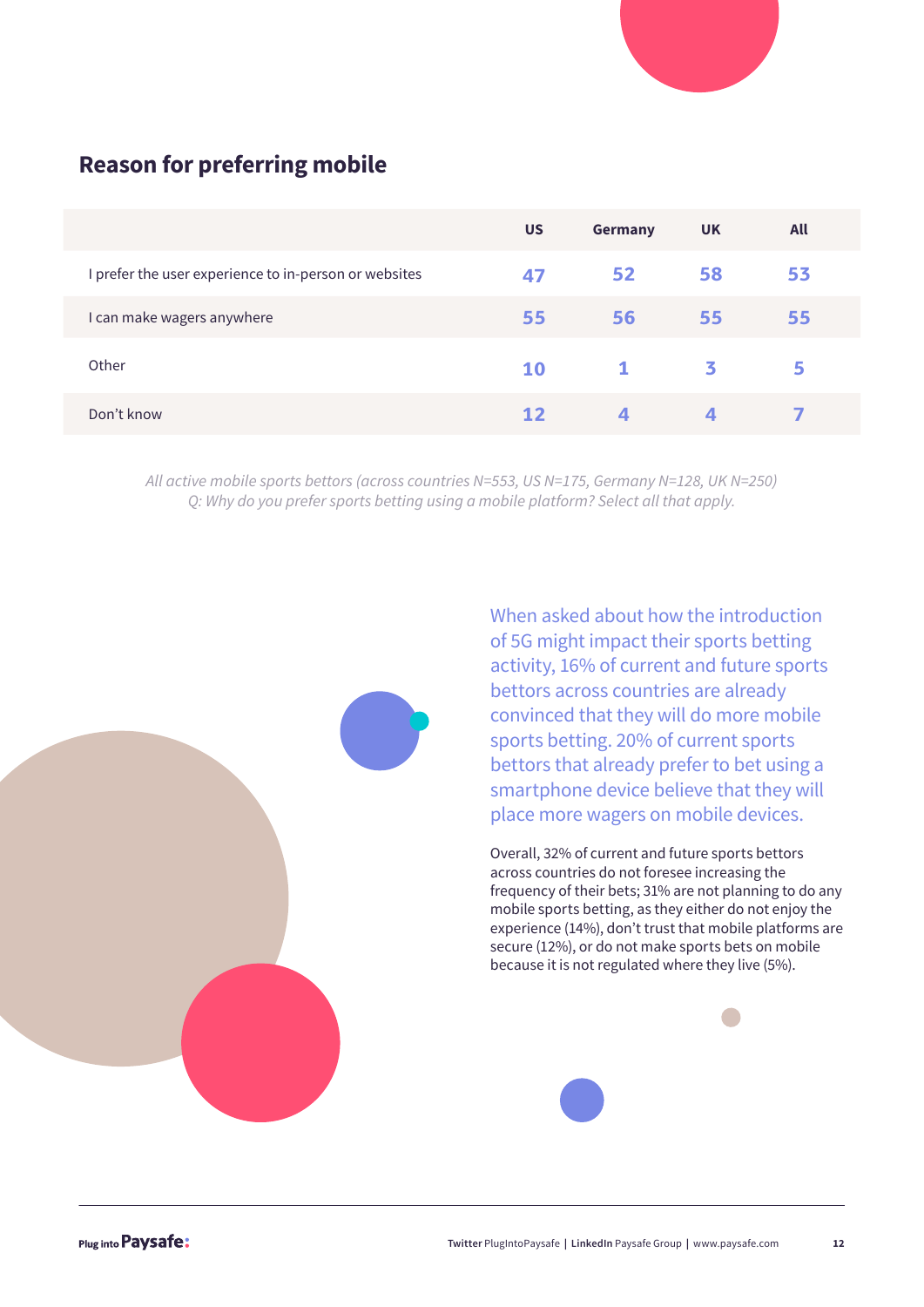## **The immediate impact of 5G**

| I would start placing bets overall because of 5G                                       | 6         |
|----------------------------------------------------------------------------------------|-----------|
| I would do a greater percentage of my sports betting via a mobile app                  | 10        |
| It will not increase the volume of bets I place via mobile                             | 32        |
| I would not sports bet on mobile apps because I do not enjoy the experience            | 14        |
| I would not sports bet on mobile apps because I do not trust that the platform is safe | 12        |
| I would not sports bet on mobile apps because it is illegal where I live               | 5         |
| Don't know                                                                             | <b>16</b> |
| I do not own a smartphone                                                              | 5         |

Q: How do you think the introduction of 5G will affect the volume of mobile sports betting you do?  $\overline{a}$ All current and future sports bettors (across countries N=1,990)

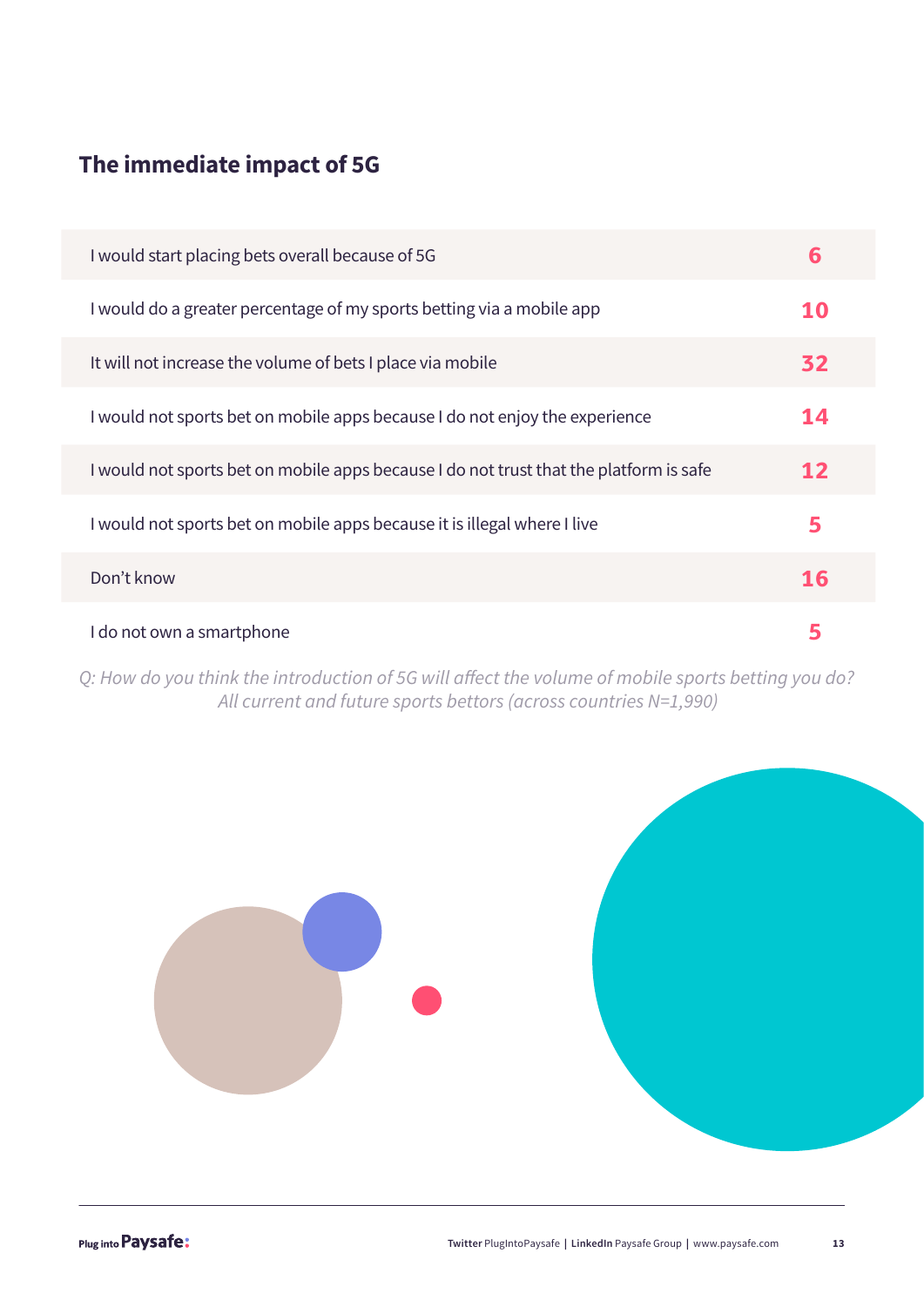

# **A step change for in-play betting**

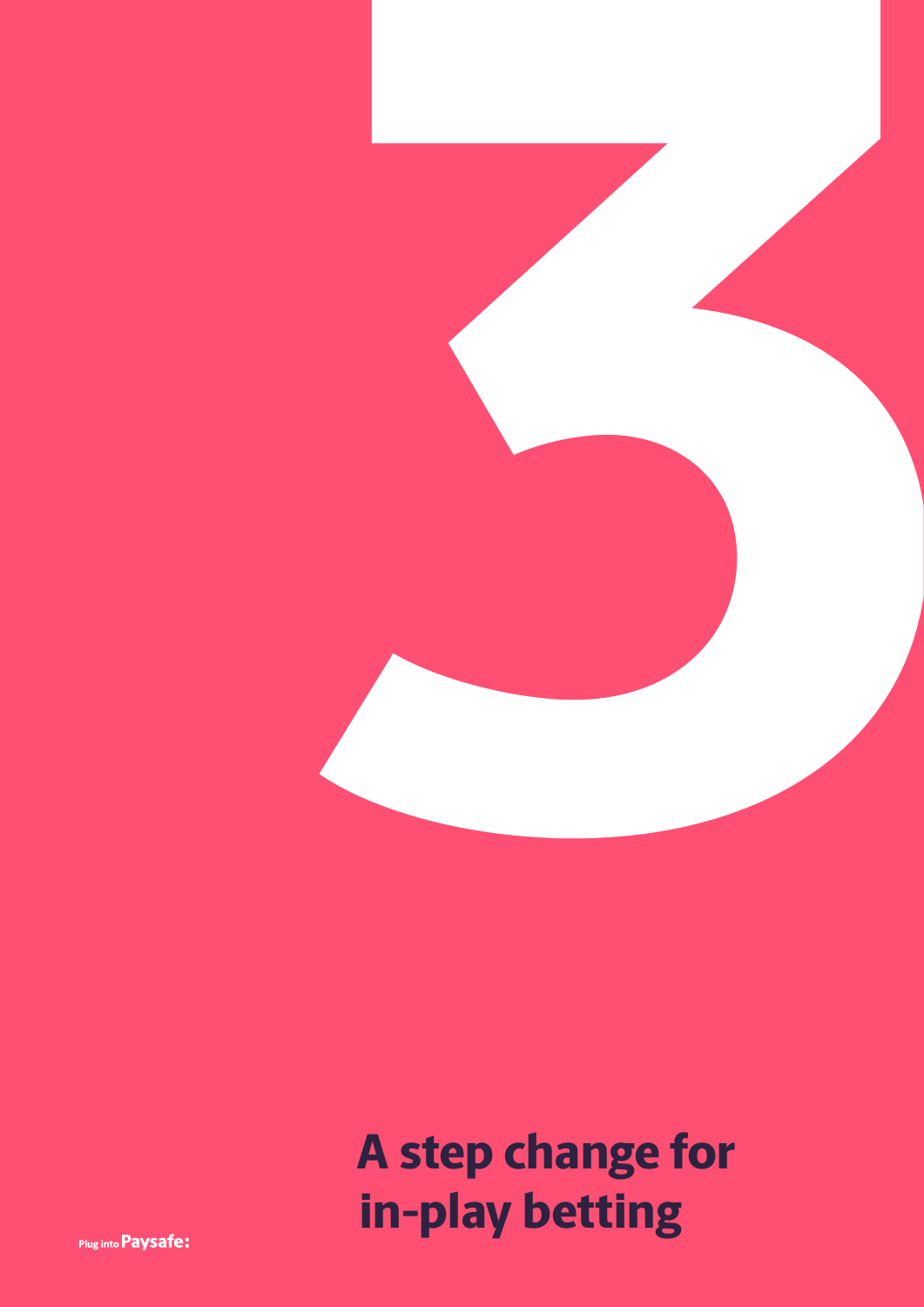The aspect of sports betting that has been most heavily touted to benefit from the introduction of 5G networks is in-play sports betting. It is easy to see why.

In-play sports betting is already popular in some countries, and most notably for predictions that do not rely on instant decision-making such as the match winner or next goal scorer in soccer. But greatly accelerated internet speeds will present new possibilities because bets can be made virtually instantaneously, so more outcomes can be offered to bet on.

## **How many players are in-play sports betting currently?**

To assess the potential impact that the introduction of 5G might have on the volume of in-play sports betting, we first asked players how much in-play sports betting they were doing currently. Of all active current sports bettors, 37% are active in-play bettors, rising to 44% of those that currently prefer betting on mobile platforms. Across countries 11% place in-play bets more frequently than once per week.

Only 14% of current active sports bettors across countries have made an in-play sports bet previously but would not consider doing so in the future.

Perhaps unsurprisingly, high frequency sports bettors (those that bet more than once per week) are more likely to be familiar and comfortable with in-play sports betting. 68% of players that habitually place more than one sports wager per week are active in-play bettors, and over one quarter (28%) of these players make more than one in-play wager per week.

## **Familiarity with and frequency of in-play sports betting**



Q: Do you place sports bets on events as they are happening live? (All current active sports bettors across countries N=1,555, current mobile first sports bettors across countries N=553, high frequency sports bettors across countries N=533).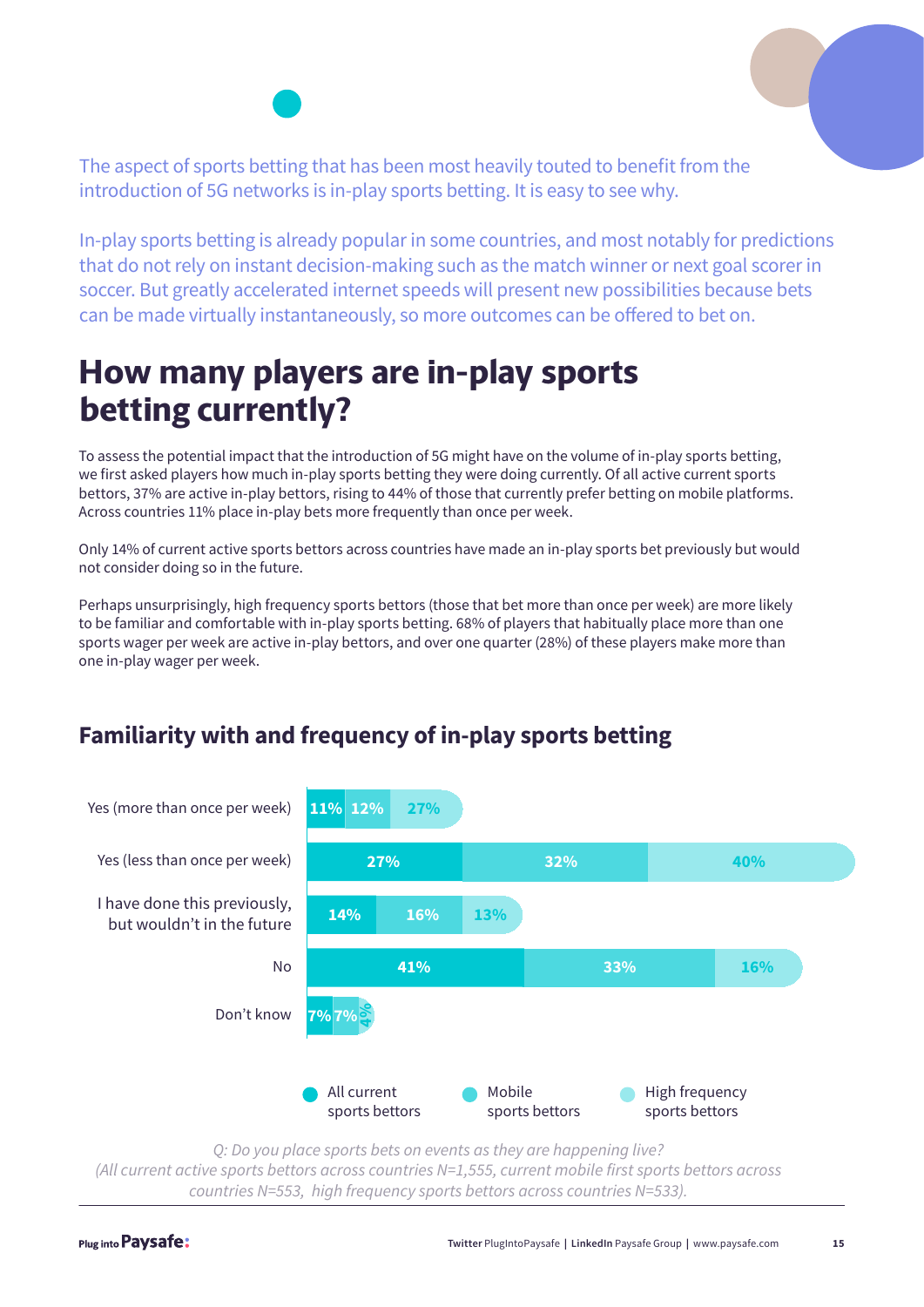

## **Will the introduction of 5G have an impact in-play sports betting?**

Of all current and potential sports bettors, one-in-five across countries (18%) envisage placing more in-play sports bets following the introduction of 5G.

But sports bettors that are frequently placing bets already are much more enthusiastic about the prospect of 5G for in-play. 42% of players across countries already placing more than one bet per week say that they will increase the volume of in-play sports bets they make, and for half (21%) of these players this will include betting on new events.

However, awareness of in-play betting markets is also a contributing factor here. Across markets, today almost a third (29%) of all current and potential future sports bettors are unfamiliar with the concept of in-play betting, compared to just 13% of high frequency sports bettors, where appetite for more in-play markets is much greater.



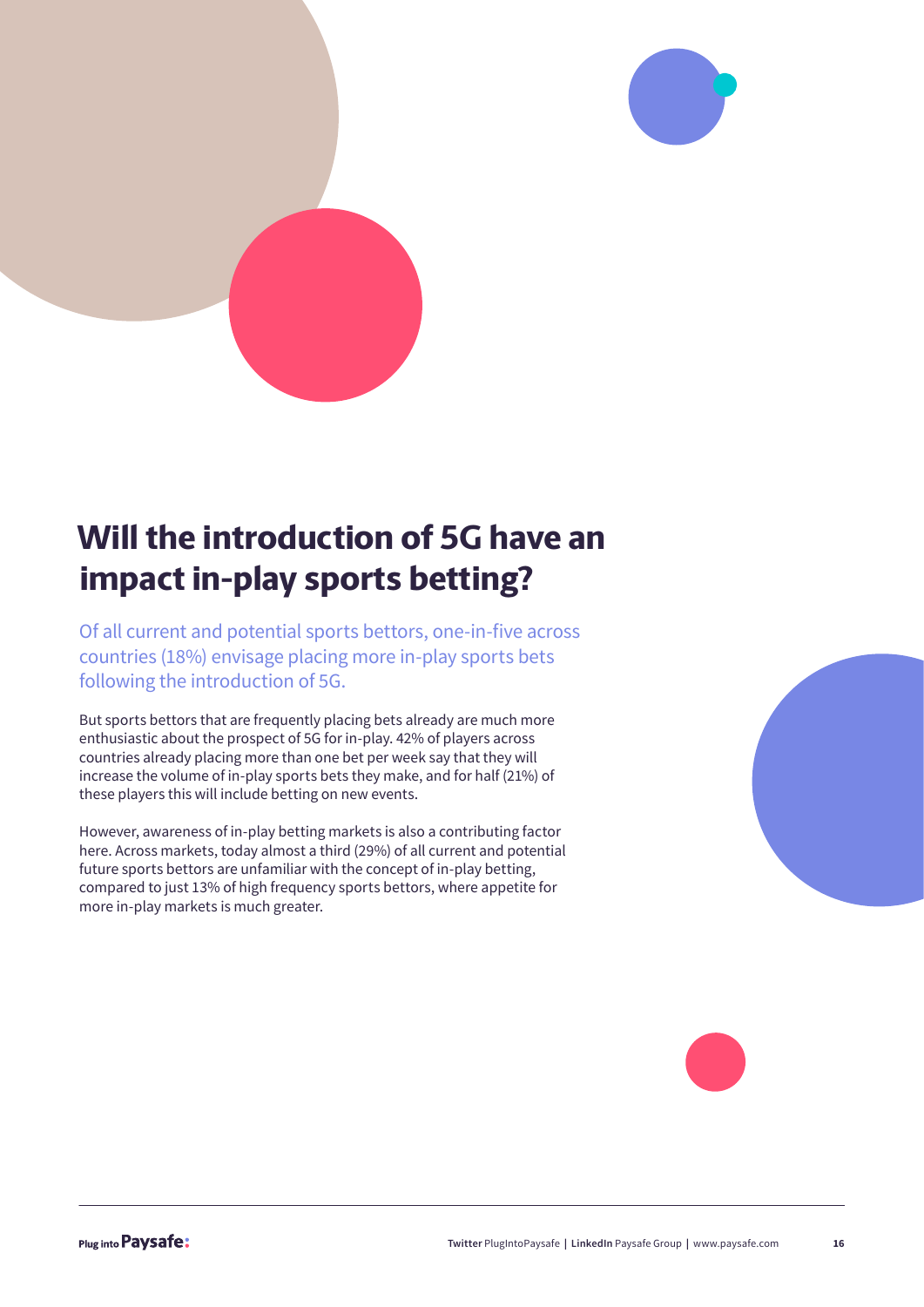## **Likelihood of making more in-play bets via 5G**

|                                                                                                  | <b>All sports</b><br><b>bettors</b> | <b>Weekly sports</b><br><b>bettors</b> |
|--------------------------------------------------------------------------------------------------|-------------------------------------|----------------------------------------|
| I am likely to place more in-play bets including on<br>new events that I do not currently bet on | 9                                   | 21                                     |
| I am likely to place more in-play bets but only on events that I currently bet on                | 9                                   | 21                                     |
| I am familiar with in-play but do not place these types of bets frequently                       | 25                                  | 29                                     |
| I am not familiar with in-play bets but would be interested in placing these                     | 8                                   | 7                                      |
| I am not familiar with in-play and am not interest in placing these                              | 21                                  | 6                                      |
| None of these                                                                                    | <b>16</b>                           | 8                                      |
| Don't know                                                                                       | 12                                  |                                        |

Q: How do you think high speed 5G will affect how many in-play bets you place? (All current and future sports bettors across countries, N=1,990, weekly sports bettors across countries N=553)



When current and future sports bettors that are planning to start making or make more wagers following the introduction of 5G are asked about their appetite to make in-play bets, familiarity with in-play betting and the desire to make more in-play bets is substantially higher.

Across markets, two thirds (65%) of current and future sports bettors that plan to start making or make more wagers on a mobile sports betting platform after the introduction of 5G are already active in-play sports bettors, and one quarter (25%) place these types of bets more than once per week.

And there is a strong correlation between players that say the impact of 5G will be to increase the overall volume of mobile sports betting they do, and the desire to make more in-play bets.

Across countries, more than half (54%) of current and future players that foresee starting to bet or betting more frequently on mobile platforms following the introduction of 5G believe that they are likely to place more in-play bets. More than a quarter (27%) want to bet on new markets.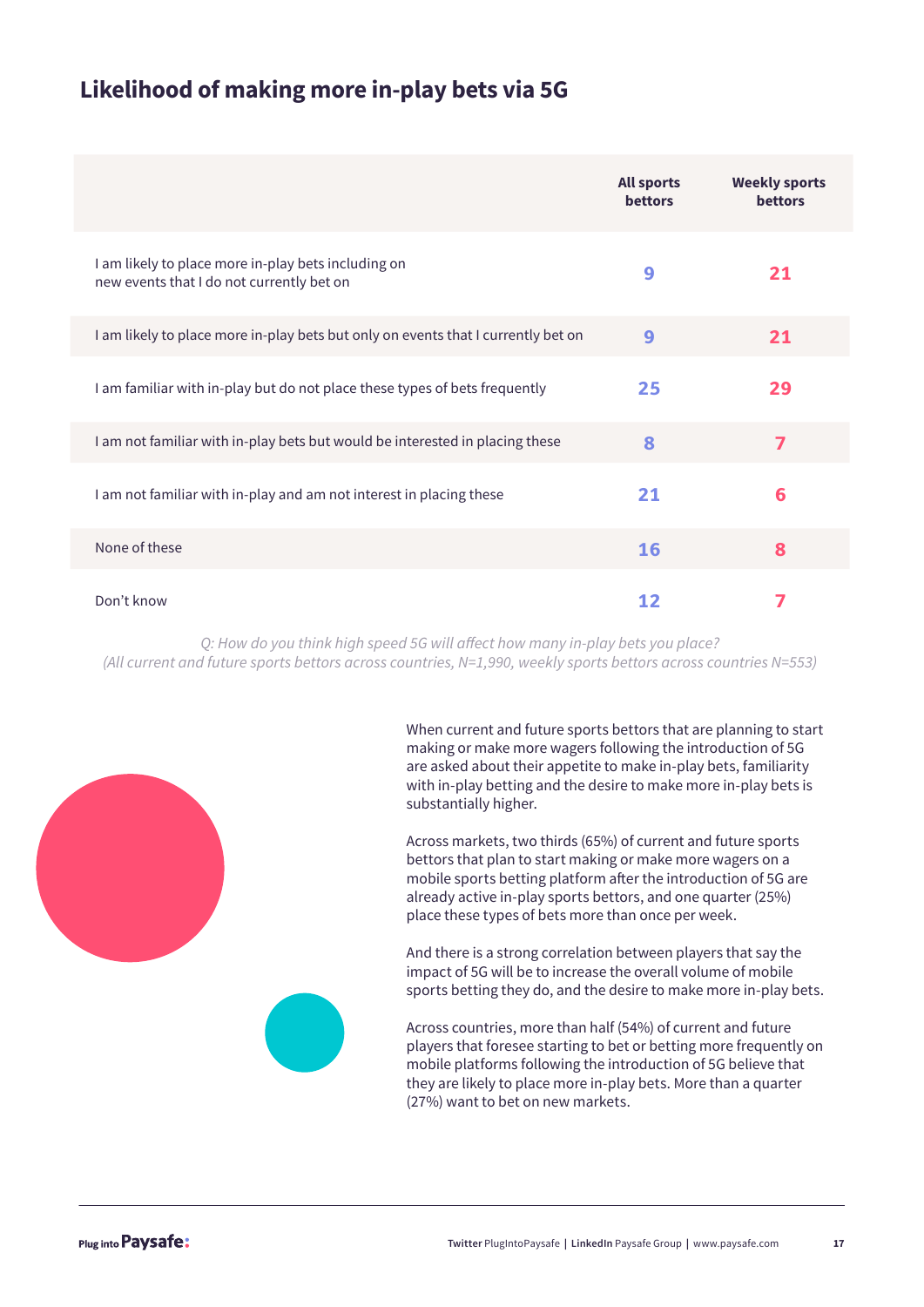#### out the contract of the contract of the contract of the contract of the contract of the contract of the contract of the contract of the contract of the contract of the contract of the contract of the contract of the contra Familiarity with and frequency of in-play sports betting: **players that expect to bet more with 5G**



Q: Do you place sports bets on events as they are happening live? (Current and future sports bettors that are already planning to start placing & make more wagers following the introduction of 5G, across countries N=315)

## **3%**  **players that expect to bet more with 5GLikelihood of making more in-play bets via 5G:**

<u> 1989 - Johann Stoff, deutscher Stoff, der Stoff, der Stoff, der Stoff, der Stoff, der Stoff, der Stoff, der S</u>



Q: How do you think high speed 5G will affect how many in-play bets you place? (Current and future sports bettors that are already planning to start placing & make more wagers following the introduction of 5G, across countries N=315)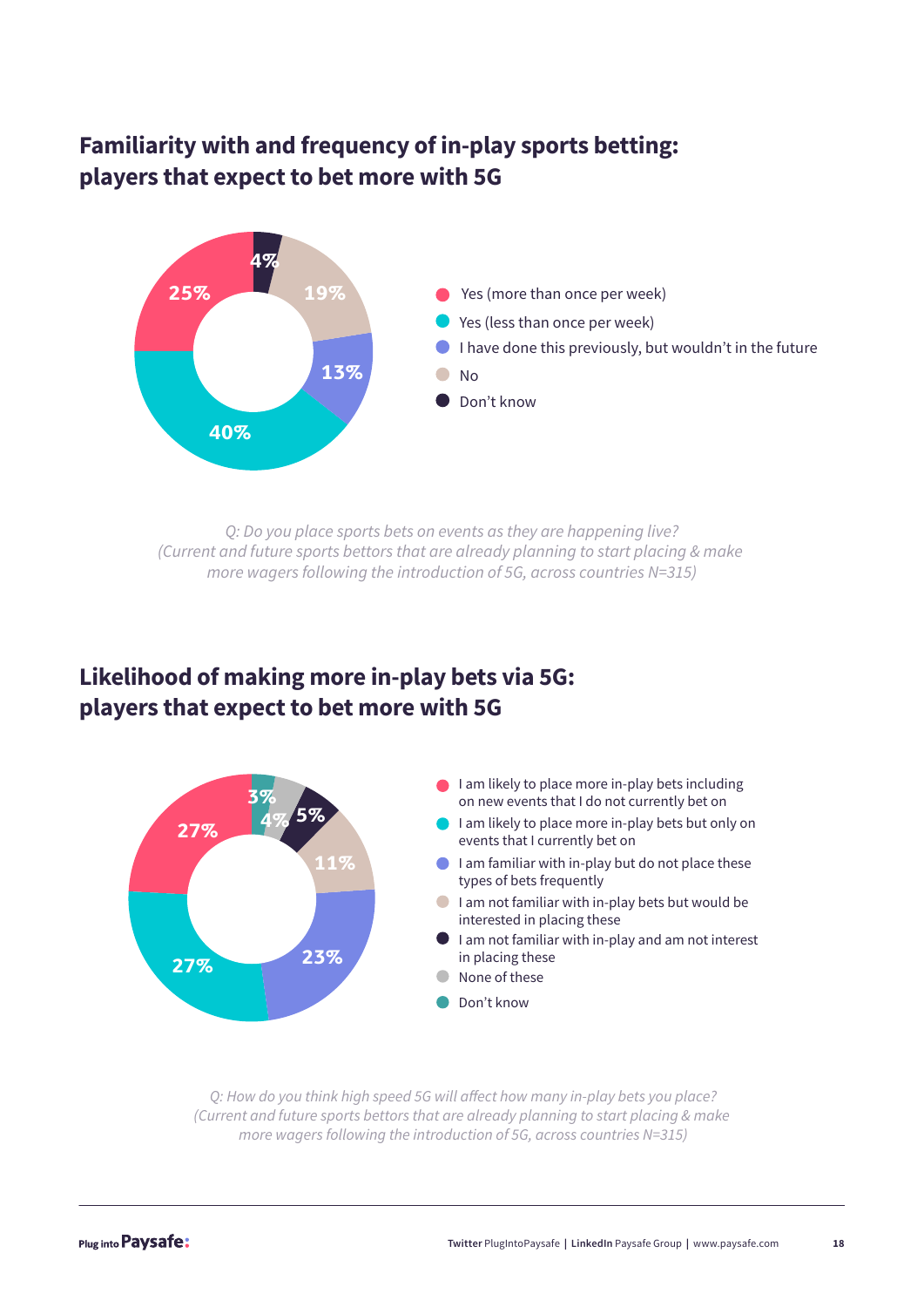



## **What are the barriers to in-play adoption?**

A lack of familiarity or understanding of in-play betting isn't the only factor preventing those interested from increasing their participation. Players, both those that said they would be active in-play sports bettors following the introduction of 5G and those that had in-play bet before but would not in the future, expressed concerns about in-play betting. This data was broadly the same for both categories across countries.

Only 14% of previous in-play bettors across countries said that they had no concerns at all about making these types of wagers. Only 10% of players had no concerns in the US.

The concerns shared by the most bettors related to speed of service; not being able to place bets in time (22%) and the poor connection of a mobile device to the internet (19%). This was particularly important to players in the UK; here more than one quarter (27%) are concerned about not being able to place a bet in time.

The security of funds used to place in-play wagers was an issue for slightly more players in the US (17%) than the UK (9%) or Germany (12%).

Across all markets, 22% of current and potential future sports bettors said that their concern didn't relate to their betting activity – they just preferred to watch the game as a fan.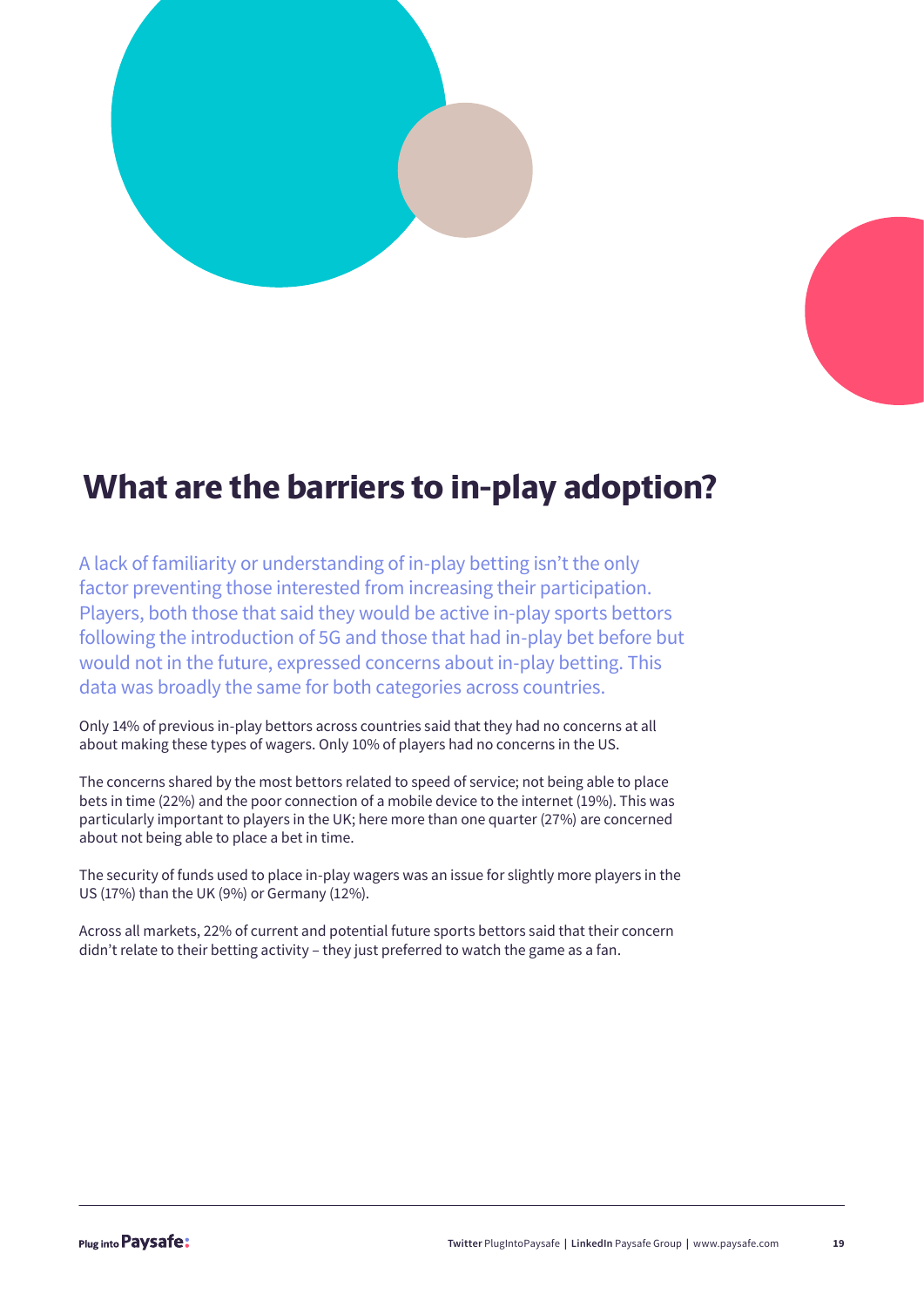### **Concerns with in-play sports betting**

|                                                        | <b>US</b> | <b>Germany</b>          | <b>UK</b> | <b>All</b> |
|--------------------------------------------------------|-----------|-------------------------|-----------|------------|
| Not having enough information to make an informed bet  | 19        | 16                      | 18        | 18         |
| The markets I want to bet on are not offered           | 15        | 15                      | 12        | 14         |
| A poor connection of my device to the internet         | 20        | 17                      | 20        | 19         |
| Not placing my bet on time                             | 18        | 24                      | 27        | 22         |
| Running out of funds in my account                     | 18        | 14                      | 11        | 15         |
| Not being able to keep track of how much I am gambling | 14        | 15                      | 11        | 13         |
| My bets are not secure                                 | 17        | 12                      | 9         | 13         |
| I prefer to concentrate on the game as a fam           | 28        | 19                      | 16        | 22         |
| Don't know                                             | 3         | $\overline{\mathbf{3}}$ | 6         | 4          |
| I have no concerns                                     | 10        | 13                      | 19        | 14         |

Q: Which of the following are your greatest concerns when making an in-play wager? Select all that apply. (All current and future sports bettors who also currently / would place in-play sports wagers by country across countries N=813, US=309, Germany=275, UK=229)

There are also significant differences across countries in the main concerns for in-play betting between current and potential future in-play sports bettors that are over the age of 35, and those that are under the age of 35.

Perhaps surprisingly, players under the age of 35 have more concerns about this type of betting. Only 10% of younger consumers (aged 18-34) said that they had no concerns at all; 17% of older consumers (aged 35+) had no concerns.

There is little difference in response when it comes to being able to place bets in time (21% under 35s; 24% over 35s) and poor internet connection (19%; 19%). But younger consumers are significantly more concerned about making sure they have enough information at their disposal to make informed decisions when placing in-play bets (under 35s 21%; over 35s 15%).

The area where there is the greatest difference of opinion between older and younger players is how much information they require concerning the funds in their account.

Significantly, almost twice as many (18%) young sports bettors across countries are concerned about being able to keep track of the amount of money they are wagering as older bettors (10%) when in-play betting. One reason for this may be that they are also more concerned about running out of funds in their account (under 35s 16%; over 35s 13%).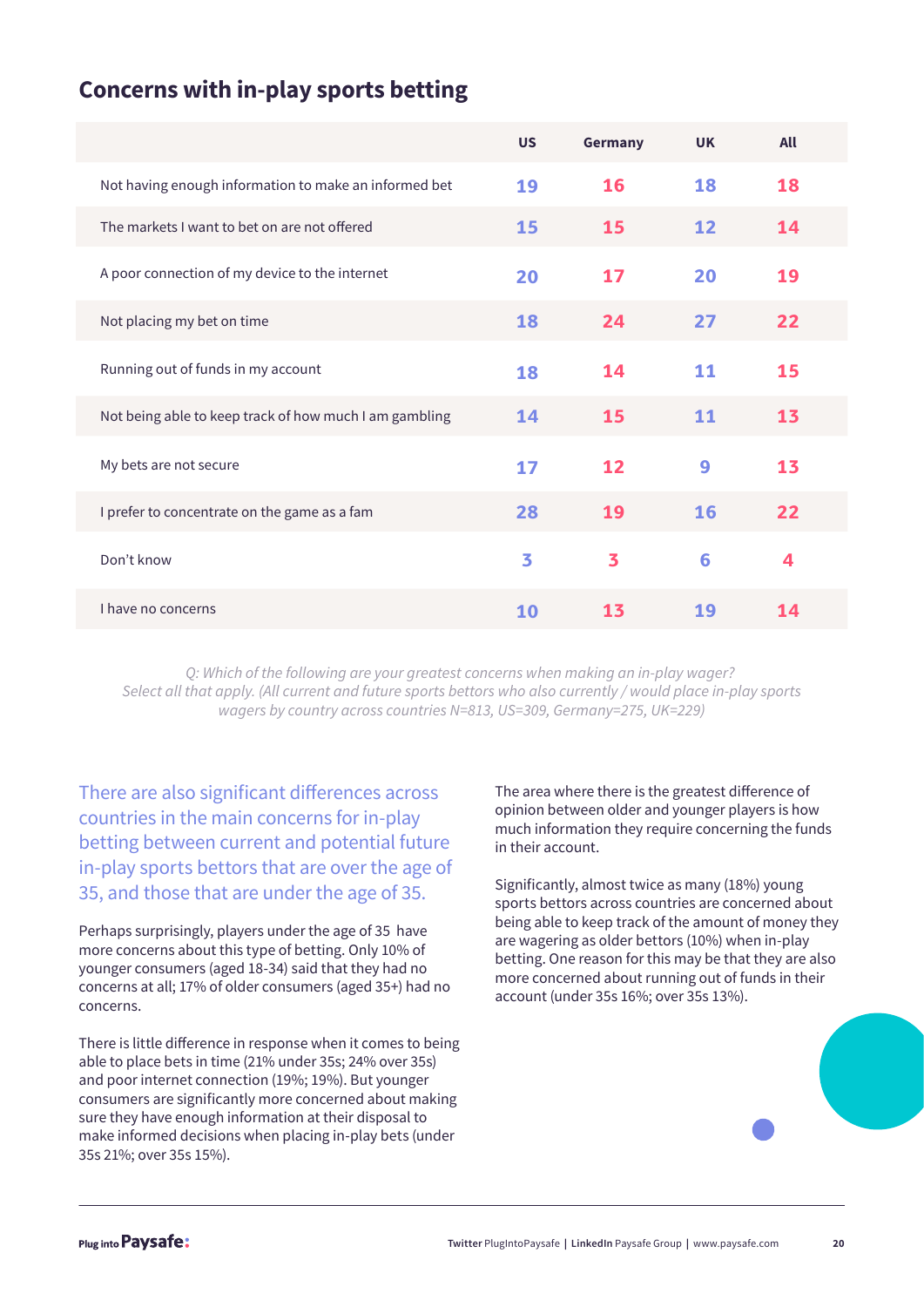

## **Concerns with in-play sports betting**

|                                                        | <b>Under 35s</b> | Over 35s |
|--------------------------------------------------------|------------------|----------|
| Not having enough information to make an informed bet  | 21               | 15       |
| The markets I want to bet on are not offered           | 12               | 12       |
| A poor connection of my device to the internet         | 19               | 19       |
| Not placing my bet on time                             | 21               | 24       |
| Running out of funds in my account                     | 16               | 13       |
| Not being able to keep track of how much I am gambling | 18               | 10       |
| My bets are not secure                                 | 13               | 14       |
| I prefer to concentrate on the game as a fam           | 26               | 18       |
| Don't know                                             | 5                | 3        |
| I have no concerns                                     | 10               | 17       |

Q: Which of the following are your greatest concerns when making an in-play wager? Select all that apply. (All current and future sports bettors who also currently / would place in-play sports wagers under 35s N=338. Over 35s N=475)

> The introduction of 5G may alleviate many of these concerns. Better overall connectivity and instantaneous market offerings that will give players more time to place a wager may be standard across the sports betting industry due to the increased bandwidth and internet speed afforded by 5G.

Sports betting operators may also leverage the benefits of increased bandwidth to address other concerns, such as offering players more in-play markets and providing more real-time data to assist players in making informed betting decisions.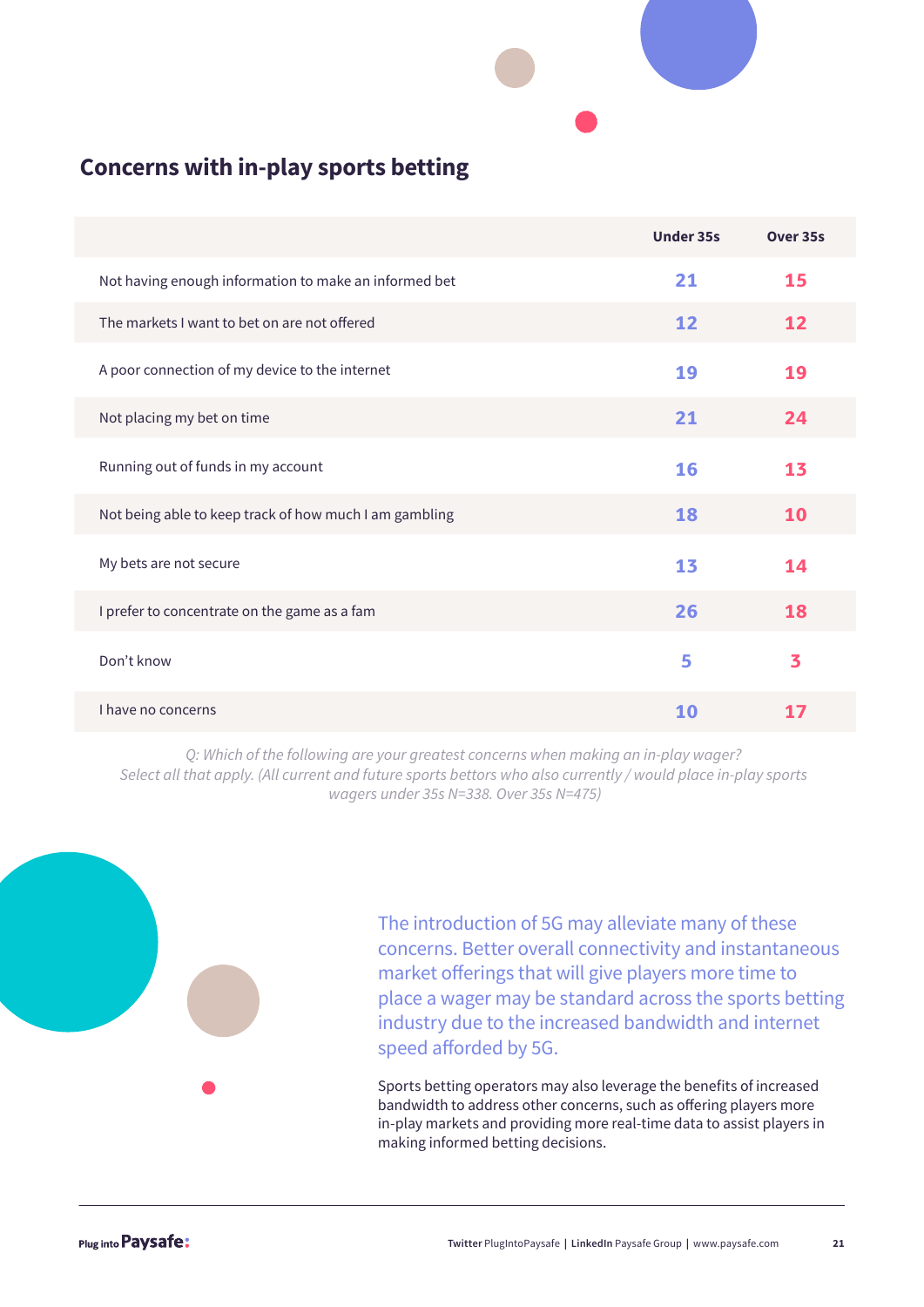

# **The in-stadium betting effect**

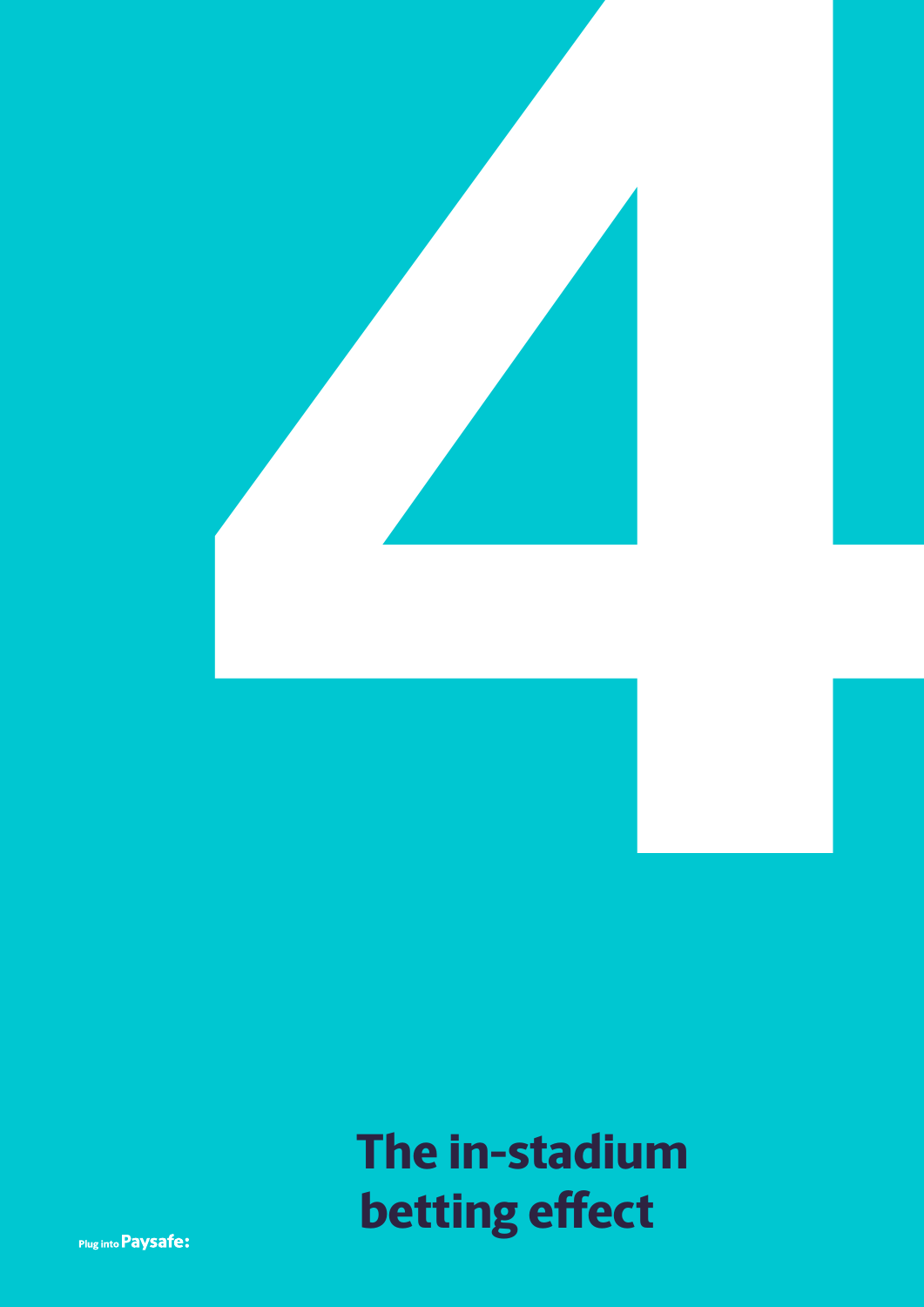Most sports fans that attend matches in Europe will already be familiar with the sight of bookmakers operating a booth or kiosk within a ground. Enabling attendees at games to bet while inside a stadium has obvious benefits to operators; fans attending games are not only more personally invested in their teams, but they might potentially enjoy the experience of attending the game more by placing wagers on its outcome and therefore be more likely to bet.

While in-stadium betting has been technically possible in countries such as the UK for years via 4G mobile data networks, and even the occasional in-stadium WiFi, the product has been unsatisfactory in the main. Poor connectivity has blighted bettors' ability to access and place wagers while present in stadiums, particularly for in-play betting where there is potentially only a short amount of time to place a bet and so dependency on strong connectivity is vital.

The increased data a 5G service should deliver will relieve the congested bandwidth and high latency caused by thousands of people trying to access a 4G network at the same time.

## **But will this significantly shift the needle for betting activity at sporting events?**

When we asked current and future sports bettors whether the introduction of 5G would impact if and how they place bets when attending sporting events, one third (32%) across all countries said that being able to place a bet during a match would make the experience more enjoyable for them. Perhaps this is the reason why a quarter (25%) of current and future sports bettors across markets said they were more likely to attend a sports event if they could place in-play wagers during the game; reciprocally 31% of current and potential future sports bettors would be more likely to make a bet through their mobile betting app if they were present at the game.

A similar percentage (26%) across countries say that it is important to them that stadiums are 5G capable to make inplay betting available, and perhaps most tellingly 41% expect that it will be commonplace for in-play betting to be available in stadiums at large sporting events such as the Super Bowl.

When asked about their current in-stadium betting activity, 31% say they do not place bets when attending games due to connectivity issues associated with the existing 4G network.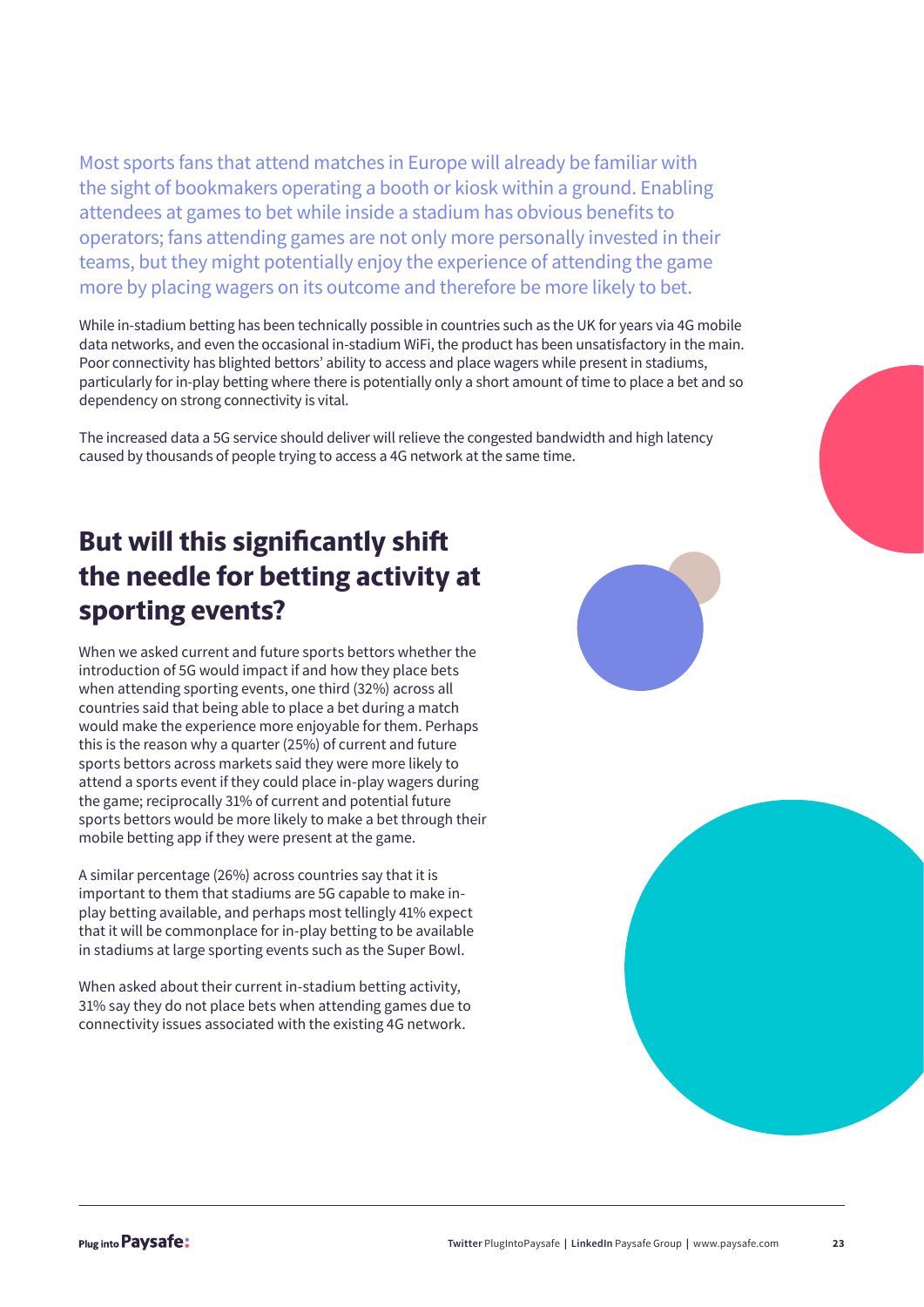

## **Attitudes to in-stadium mobile sports betting**

|                                                                                                                                                             | <b>Strongly</b><br>agree | <b>Tend to</b><br>agree | <b>Tend to</b><br>disagree | <b>Strongly</b><br>disagree | Don't<br>know | <b>Net</b><br>agree |
|-------------------------------------------------------------------------------------------------------------------------------------------------------------|--------------------------|-------------------------|----------------------------|-----------------------------|---------------|---------------------|
| I believe that in-play sports betting<br>will be a mainstream activity for all<br>fans at large sporting events such as<br>the FIFA World Cup or Super Bowl | 12 20 28                 | 29 36 38                | 19 22 21                   | 1696                        | 24 12 7       | 41 56 66            |
| Placing a bet while attending a<br>game would make me feel more<br>involved in the action                                                                   | 11 17 26                 | 25 34 37                | 20 25 20                   | 28 16 12                    | 1686          | 36 51 63            |
| Being able to bet during a<br>sports event will make it more<br>enjoyable for me                                                                            | 9 18 24                  | 23 34 39                | 20 23 20                   | 30 14 8                     | 18 10 8       | 32 52 63            |
| I currently avoid placing a<br>mobile bet while attending a<br>sports event due to connection<br>speeds or strengths                                        | 13 20 20                 | 18 32 36                | 17 21 22                   | 28 17 12                    | 24 11 9       | 31 51 56            |
| I would be more likely to place a<br>mobile bet on a sports event if I<br>was present at the game                                                           | 9 18 25                  | 22 30 40                | 21 24 19                   | 31 18 8                     | 18 10 8       | 31 48 64            |
| It is important to me that<br>stadiums are 5G ready so that<br>in-play betting is available                                                                 | 9 20 25                  | 17 29 36                | 20 23 21                   | 33 17 12                    | 21 11 7       | 26 49 61            |
| I would be more likely to attend<br>a sports event if I could place an<br>in-play sports bet in the stadium                                                 | 8 17 21                  | 18 29 39                | 19 23 20                   | 39 22 12                    | 17 10 8       | 25 45 60            |
| Placing a bet while attending a<br>game would make me feel<br>more like a real fan                                                                          | 8 17 22                  | 16 26 34                | 19 24 23                   | 38 24 13                    | 18 10 8       | 24 43 56            |

All current and potential future sports bettors (across countries, N=1,990)

Current sports bettors that place more than one wager per week on average (across countries N=533) Current and potential future sports bettors that expect to place more sports bets following the introduction of 5G (across countries N=315)

Q: To what extent do you agree with the following statements?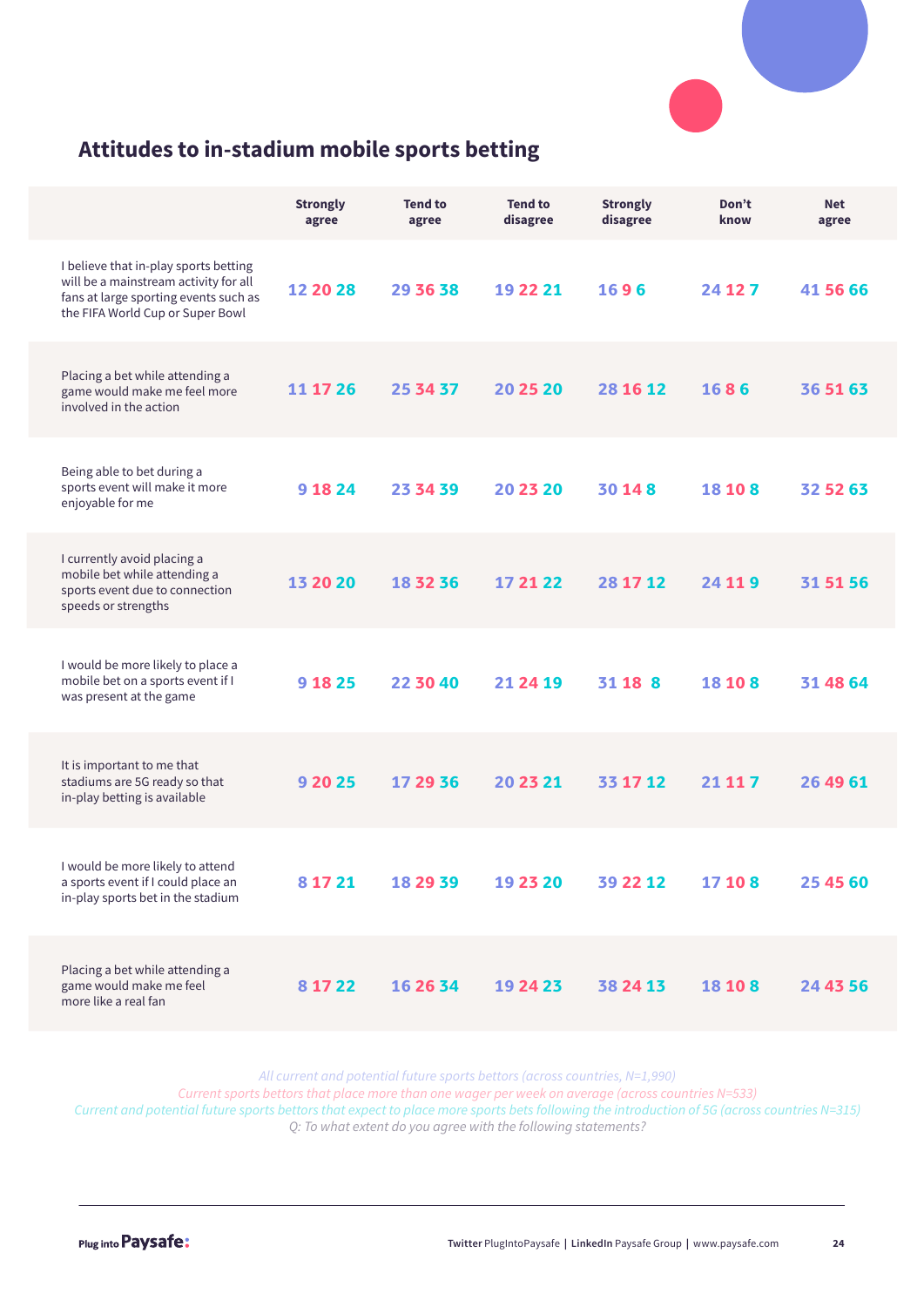Sports bettors that currently place more than one wager per week on average are even more enthusiatic about the introduction of 5G-enabled mobile betting in sports stadiums. More than half (52%) across countries say that the ability to place bets during a game would make it more enjoyable, and 49% say that the introduction of 5G to sports arenas is important to them. More than half (56%) of weekly sports bettors across countries expect to be able to make in-play bets at major sporting events in the near future.

Interestingly, these frequent sports bettors are more disparaging of the current user experience for mobile sports betting in stadiums. Half (51%) of high volume sports bettors across countries currently avoid placing sports bets when attending a sports event because they are concerned about the quality of their 4G connection.

And perhaps unsurprisingly a group that is anticipating the arrival of 5G in sports stadium with even greater expectations is sports bettors that already say the introduction of 5G will lead to them betting more on mobile.

Two thirds (66%) of all sports bettors across all markets that said they planned to do more sports betting overall because of the introduction of 5G, believe that sports betting will be a critical component of the future in-stadium event experience. And they're pleased about that; almost two thirds (63%) say that being able to bet at the game would make attending more enjoyable for them and 60% are more likely to go to a game for that reason.

Across all markets, 56% of the sports bettors that say they will definitely change their betting behaviour when 5G is introduced name connectivity issues as a reason for not making bets at sports stadiums currently, which may be why it is important that stadiums make in-play available via 5G for 61% of these players.

So we can observe a strong correlation between already wanting to place more mobile bets following the introduction of 5G, and wanting to place more wagers when attending a sports stadium.



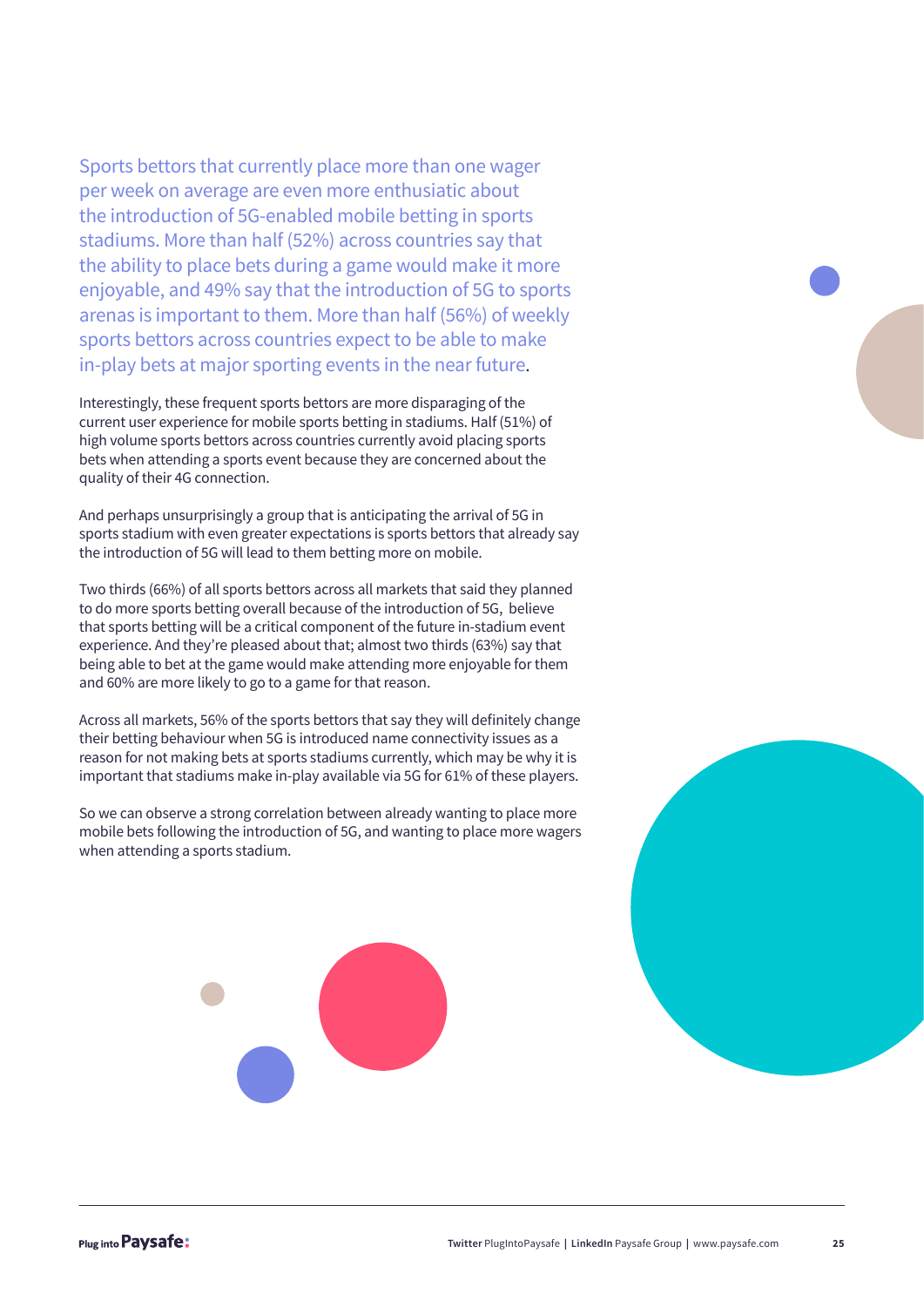

## **How players want to pay**

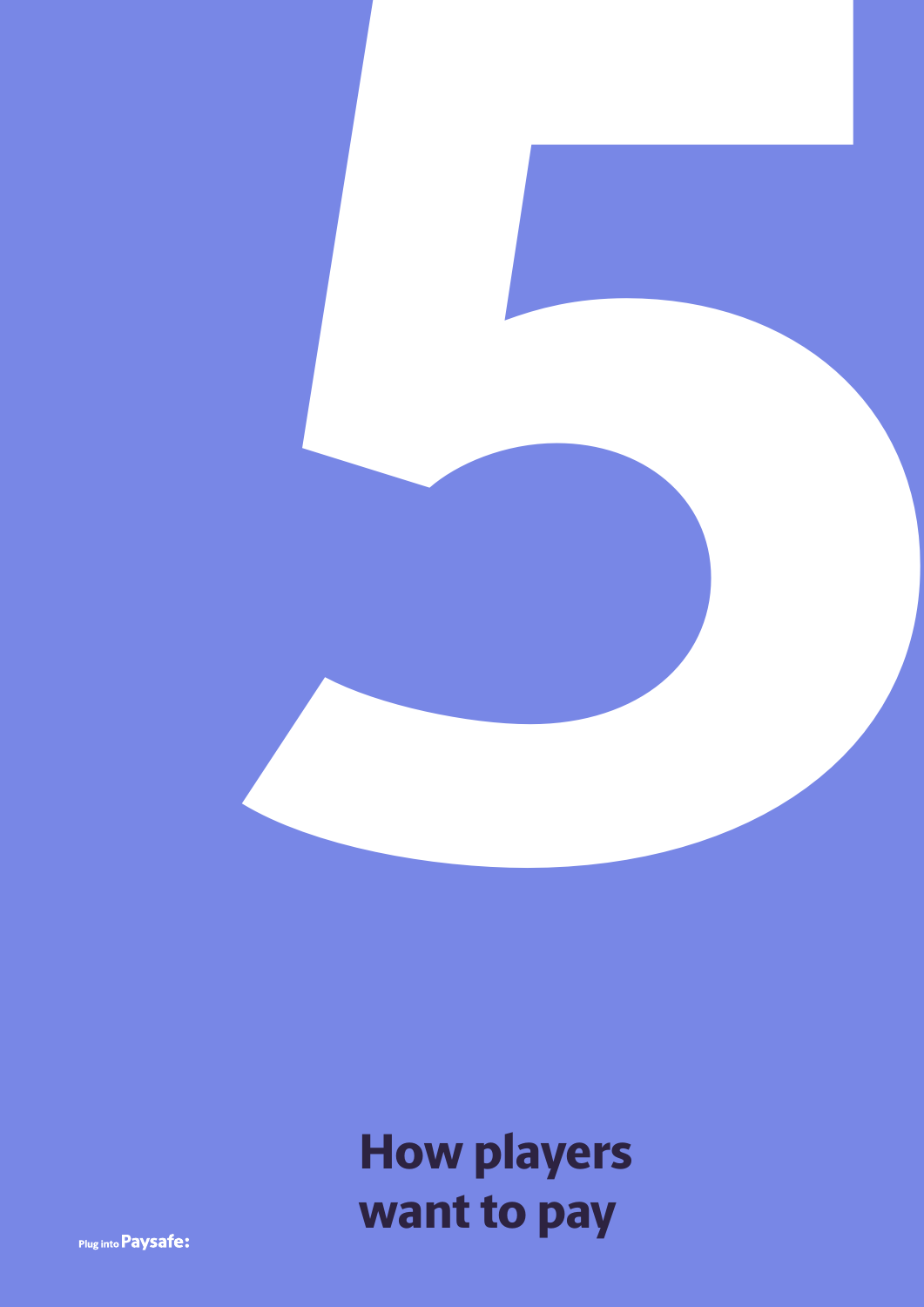

As well as asking players how the introduction of 5G might influence when and how they make bets, we also questioned them on the different ways they could deposit into their online betting account.

Alternative payment methods are popular across all countries; less than half (46%) of online-first sports bettors (players that prefer betting on mobile apps or a desktop/laptop computer) would choose a card transfer as their primary method for depositing into their online account. In the US and Germany this falls significantly to approximately one third of all players (US 34%; Germany 30%), but is significantly higher in the UK, with over two thirds (69%) preferring to deposit using bank cards.

Direct bank transfer (12%) is the second most common method of deposit in all three countries (US 14%; Germany 13%; UK 10%). eCash (6% US; 13% Germany) and digital wallets (8% US, 11% Germany) are also popular with players that currently sports bet online in the US and Germany and are even more popular with high frequency online players.

Players that habitually place more than one bet per week in Germany and the US are less likely like to prefer depositing via a credit or debit card. In the US, direct bank transfer (15%) is fractionally more popular with high volume bettors but is less popular on average with these players in Germany.

Digital wallets (11% US; 16% Germany) are significantly more popular with high frequency bettors, as is eCash with these players in Germany (15%).



Plug into Pavsafe: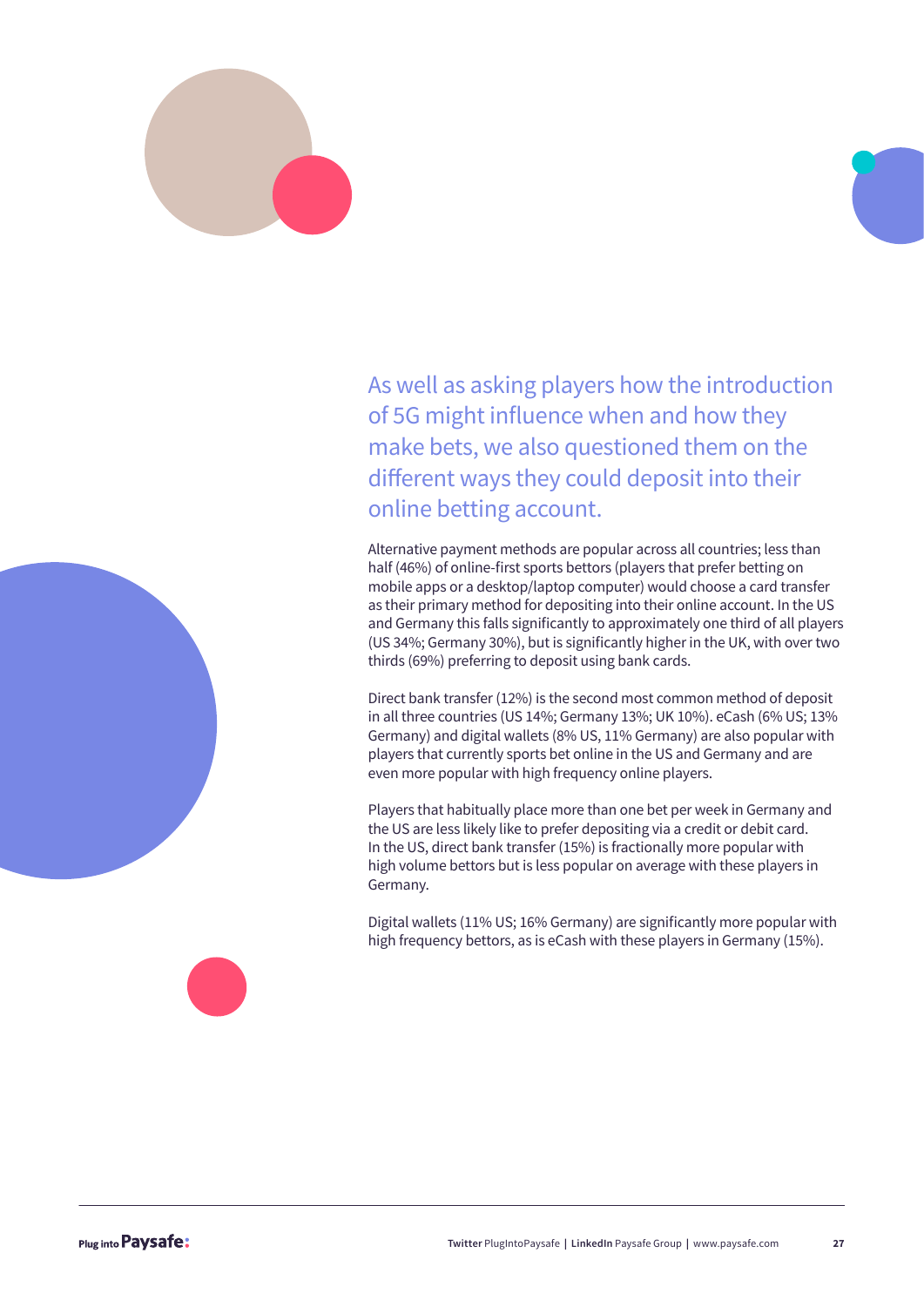## **Preferred methods for making online deposits**

|                       | <b>US</b>                          | Germany        | <b>UK</b>              | All            |
|-----------------------|------------------------------------|----------------|------------------------|----------------|
| Credit or debit cards | 34 31                              | 30 26          | 69 73                  | 46 40          |
| Direct bank transfer  | 14 15                              | 13 12          | 10 11                  | 12 13          |
| Digital wallets       | 8<br><b>11</b>                     | 11 16          | 2 <sub>2</sub>         | 7<br><b>10</b> |
| eCash                 | 6<br>$\overline{\mathbf{8}}$       | 13 15          | $1\quad 2$             | 6 <sub>8</sub> |
| Cryptocurrencies      | $7 \quad 11$                       | 3 <sub>6</sub> | 1 <sub>5</sub>         | 4 7            |
| Other                 | $\boldsymbol{9}$<br>$\overline{7}$ | 11 6           | 2 <sub>2</sub>         | 7 <sub>7</sub> |
| Don't know            | 5<br>6                             | 7<br>5         | 3.<br>$\boldsymbol{4}$ | -5<br>5.       |

**Players that prefer online (mobile devices or computer)** sports betting (across countries N=1,028, US=332, Germany=313, UK=383) Players that prefer online (mobile devices or computer) sports betting that place more than one wager per week on average (across countries N=401, US N=165, Germany N=124, UK N=112) Q: What is your preferred method when depositing funds into a mobile betting account?

Plug into Paysafe: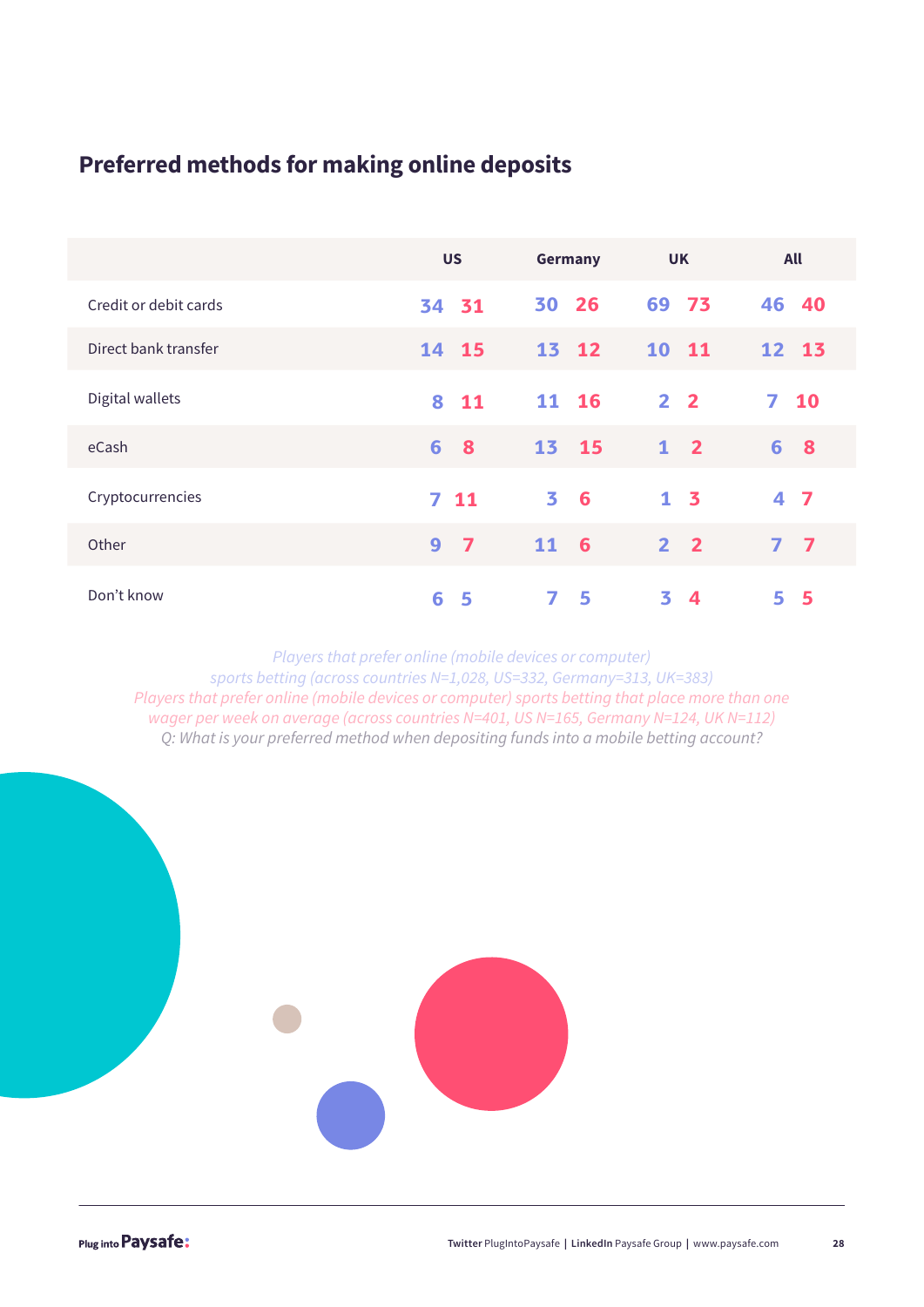These differences in preferred payment method can be explained to some degree by the principle criteria of players in each country when it comes to choosing a method to make online betting account deposits.

First, the similarities: security of funds is cited by the greatest percentage of current and future online-first players as being a key differentiating factor, and therefore unsurprisingly is an important factor for each market. In Germany, half (50%) of consumers named this a key issue when making a transaction into their online betting account. This was also the most cited issue in the US, despite the number of players that cited this was significantly lower (33%).

In the UK, half (50%) of all online-first current and future players also named security as a key issue for them, but this wasn't the most popular reason for choosing how to deposit. Ease of use (54%; 63% of players that make more than one bet per week on average) is the most popular reason for choosing a payment method by online sports bettors in the UK; this is significantly greater than the number of players that name this as important in the US (32%) And Germany (35%).

Conversely, more current and future online sports bettors in the US (27%) and Germany (27%) are concerned about the potential cost involved of making a transaction than sports bettors in the UK (22%).

Maintaining privacy is important to German sports bettors (28%), and a significantly more sports bettors than in the UK (13%). Guaranteed acceptance is a significant issue for a greater number of players across the board - in the US (16%) than the UK (10%) and Germany (11%). These are two reasons US and German sports bettors appear much less enthusiastic about depositing into their accounts via a bank card; German players don't want sports betting operators showing up on their bank statements, and US players have historically struggled with having their bank cards accepted.

One further factor that is especially important to high frequency players relates to VIP benefits or loyalty programmes. More than double the percentage of online-first sports bettors that place wagers more than once per week (20%) consider VIP benefits to be a critical factor in how they deposit than those that do not (8%).

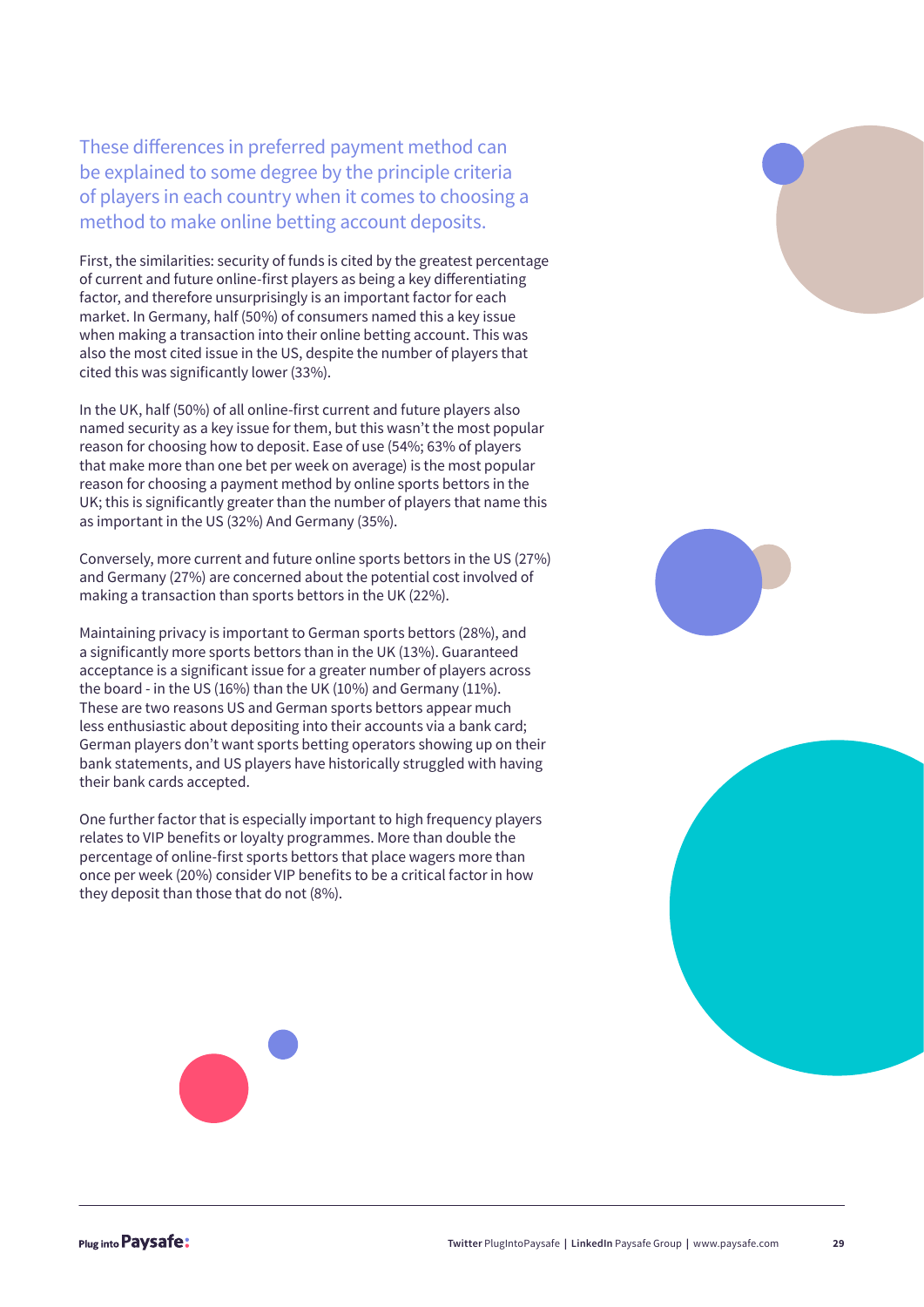## **Preferred methods for making online deposits**

|                                           | <b>US</b> | Germany | <b>UK</b> | All |
|-------------------------------------------|-----------|---------|-----------|-----|
| The cost of use                           | 27        | 27      | 22        | 25  |
| The ease of use                           | 32        | 35      | 54        | 41  |
| The security of my funds                  | 33        | 50      | 50        | 44  |
| Guaranteed privacy of my betting activity | 21        | 28      | 13        | 21  |
| Familiarity with the payment method       | 23        | 42      | 38        | 34  |
| Guaranteed to be acceped                  | 16        | 11      | 10        | 12  |
| <b>High transaction limits</b>            | 10        | 12      | 5         | 9   |
| Loyalty programs/VIP benefits             | 15        | 13      | 9         | 12  |
| None of these                             | 7         | 5       | 11        | 8   |
| Don't know                                | 9         | 5       | 8         | 7   |

Players that prefer online (mobile devices or computer) sports betting (across countries N=1,028, US=332, Germany=313, UK=383) Q: What is your preferred method when depositing funds into a mobile betting account?

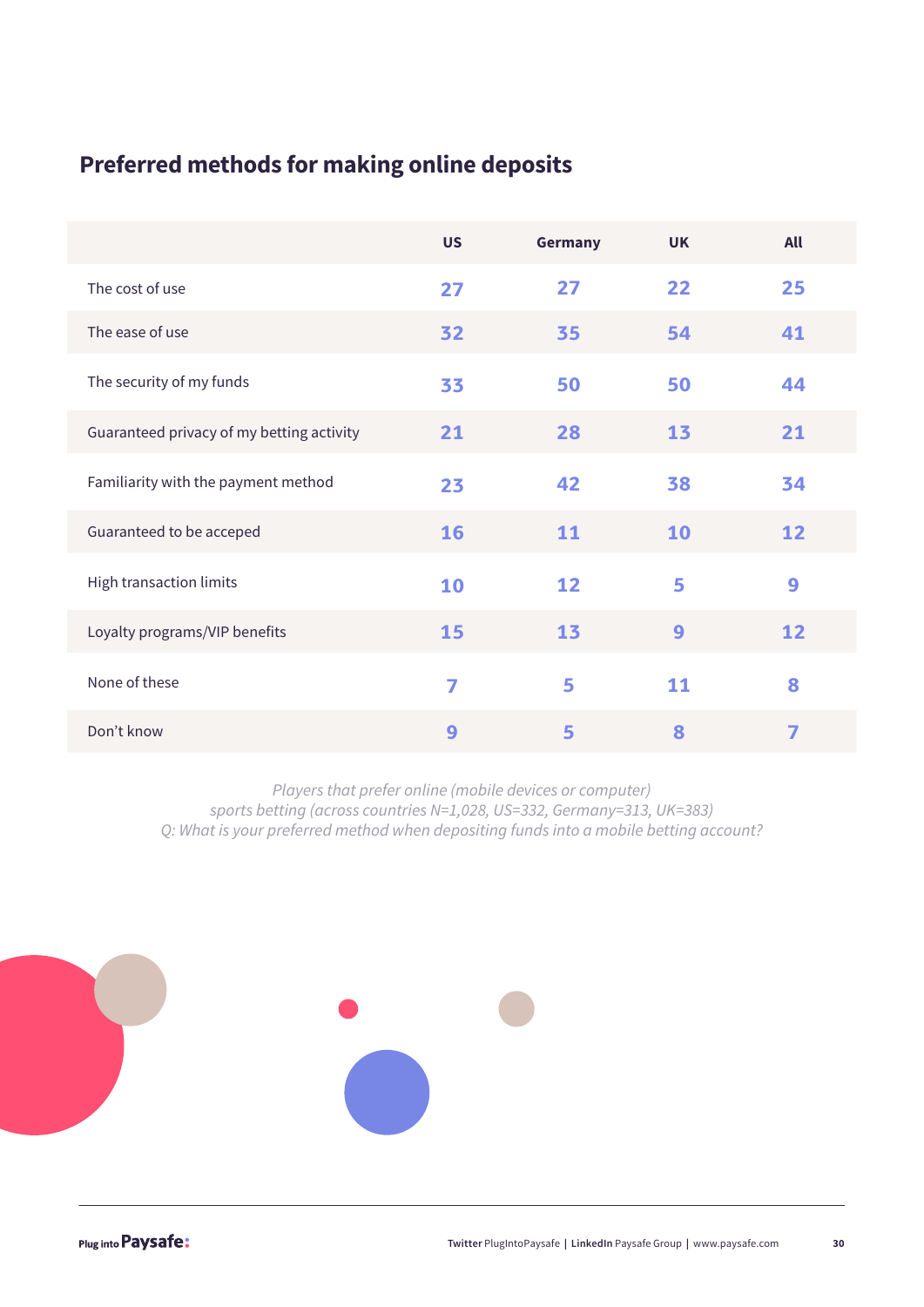

# **Final thoughts**

Plug into **Paysafe:**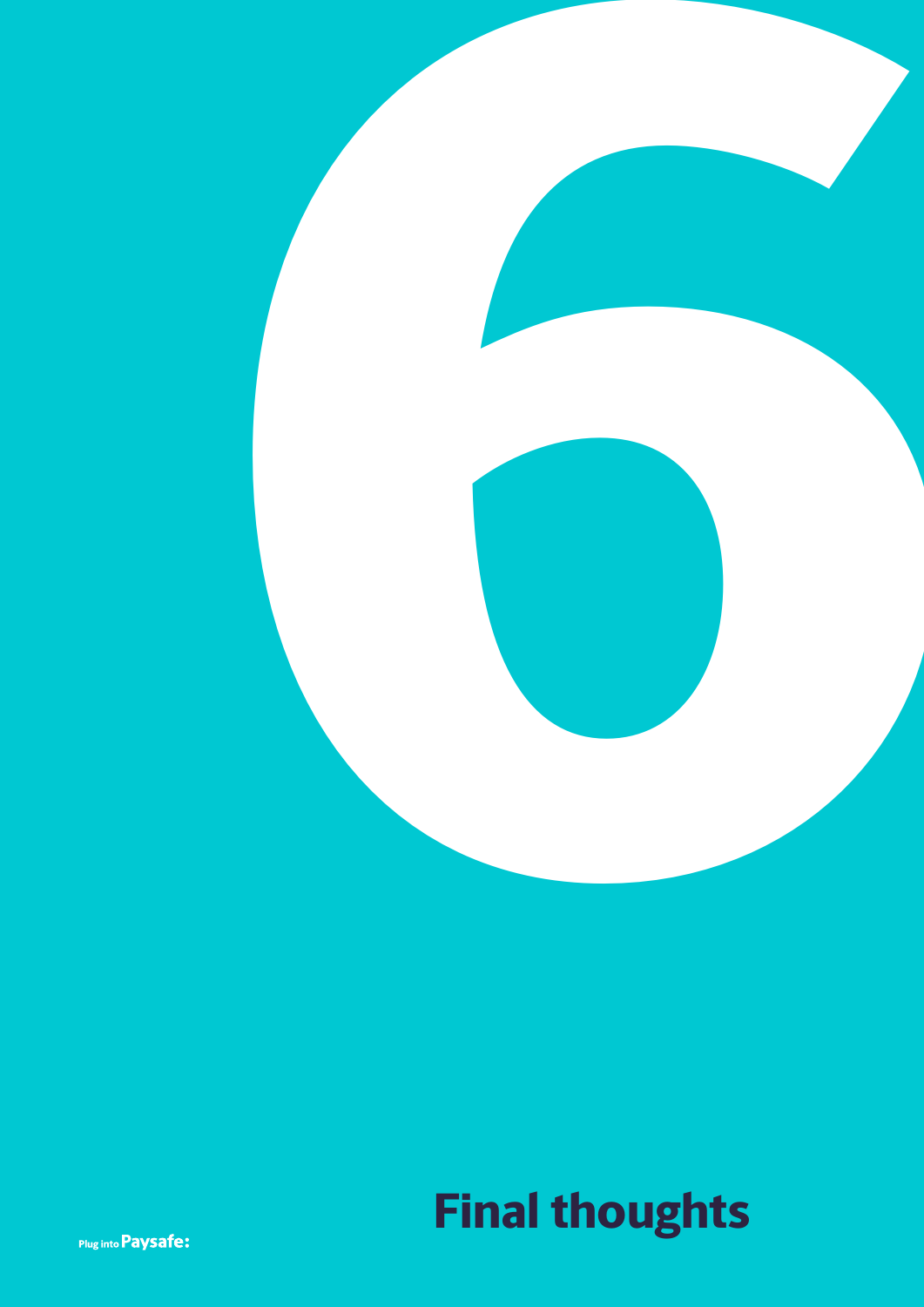

The next 12 months promise to be a hugely exciting time for the sports betting industry. As communications providers across the globe forge ahead with their plans for rolling out 5G data networks, how operators take advantage of this new landscape to offer consumers new and improved betting experiences will be fascinating.

And consumers appear to have an appetite to reap the benefits 5G-enabled mobile devices may offer. The sports betting industry is already leaning towards being mobile-first, and this trend looks set to continue with the introduction of 5G. In addition to giving more people access to mobile betting as data networks expand their coverage geographically, in-play and at-stadium betting are just two other examples of lucrative growth opportunities for operators.

Regulation permitting, the introduction of 5G has the potential to be the springboard for mass adoption of sports betting in the US. The widespread appeal of paid fantasy sports and the success of operators such as DraftKings and FanDuel in the US indicate that offering players the opportunity to bet on individual players and occurrences via an enhanced in-play betting experience may prove extremely popular with fans; a 5G data network not only gives sports betting operators the chance to offer that in players' homes, but also in public places including 100,000 seater stadiums.

> **We look forward to reflecting on how this evolution impacts the industry in the future.**



Plug into Pavsafe: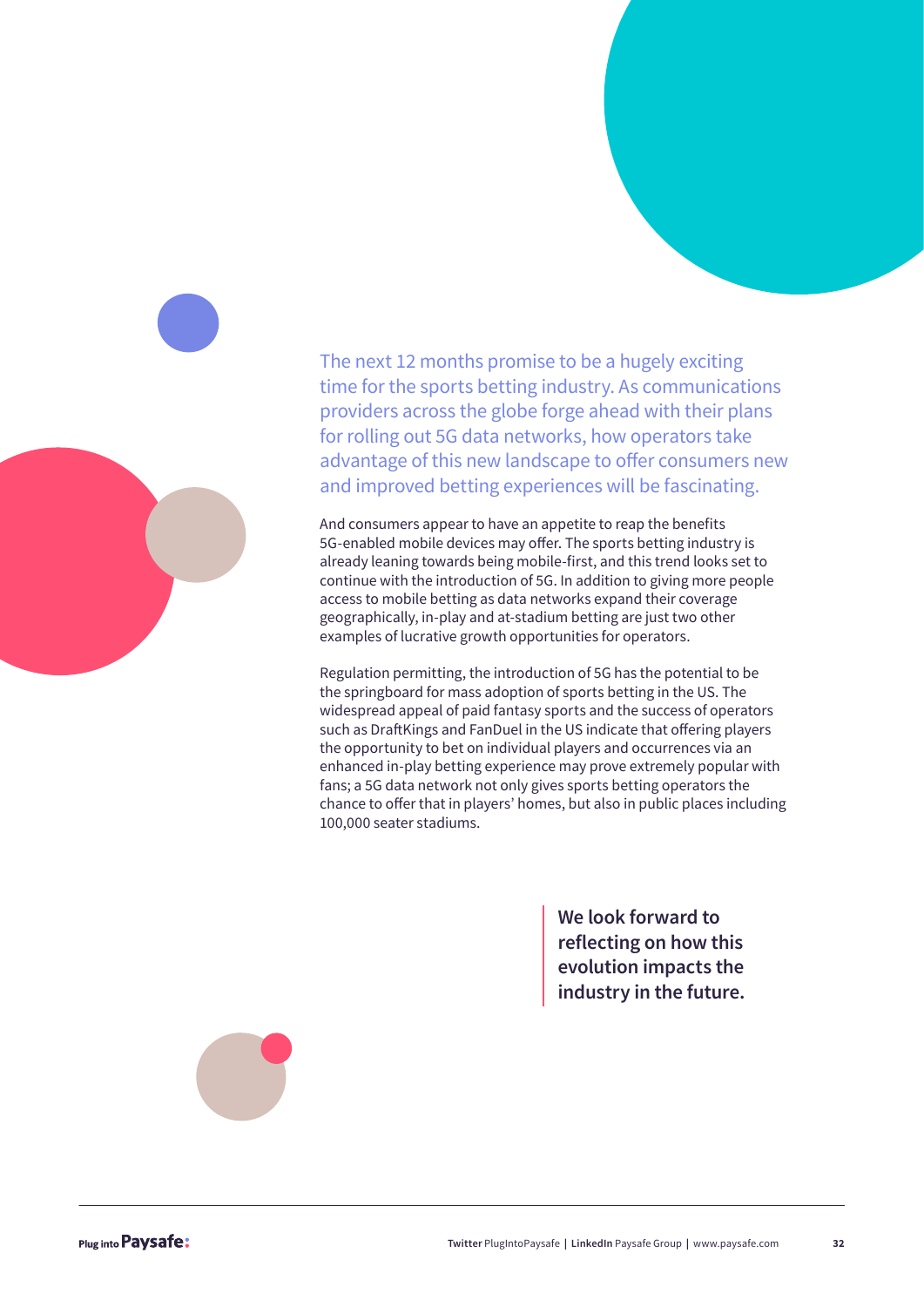# **About this survey**

All figures, unless otherwise stated, are from YouGov Plc. Total sample size was 7,006 adults across three countries: 2,506 adults in the United States, 2,231 in Germany and 2,269 in the United Kingdom. Fieldwork was undertaken between 14th - 20th January 2020. The survey was carried out online. The figures have been weighted and are representative of all US, Germany and UK adults (aged 18+).

## **About Paysafe**

Paysafe is the single source for iGaming solutions. We have more than 15 years of experience in providing secure payment processing to licensed iGaming operators in Europe, and six years of experience in regulated online gambling markets in North America. Our suite of payment services such as eCash voucher paysafecard, and digital wallets Skrill and NETELLER have been integral to gaming since 2001.

We have continuously enhanced and tailored our payment facilities from within the online gaming industry as it has evolved, including the launch of our platform that acts as a single point of integration to Paysafe's full range of payment solutions using a software API.

As one of the few payments companies in the industry catering to both consumers and operators, we are in the unique position to develop innovative products that not only provide value and growth opportunities to local and global businesses, but also offer choices to consumers in terms of how and when they pay.

We offer all-in-one comprehensive support that includes Credit/Debit (Acquiring), ACH (eCheck), Risk Services, PCI DSS Compliance, Prepaid Cards, Digital Wallets (NETELLER and Skrill), Cash Vouchers (paysafecard), Affiliate Marketing Experience (Income Access), and Mobile.

Paysafe is a payments and services suite for payers, players, and marketers.